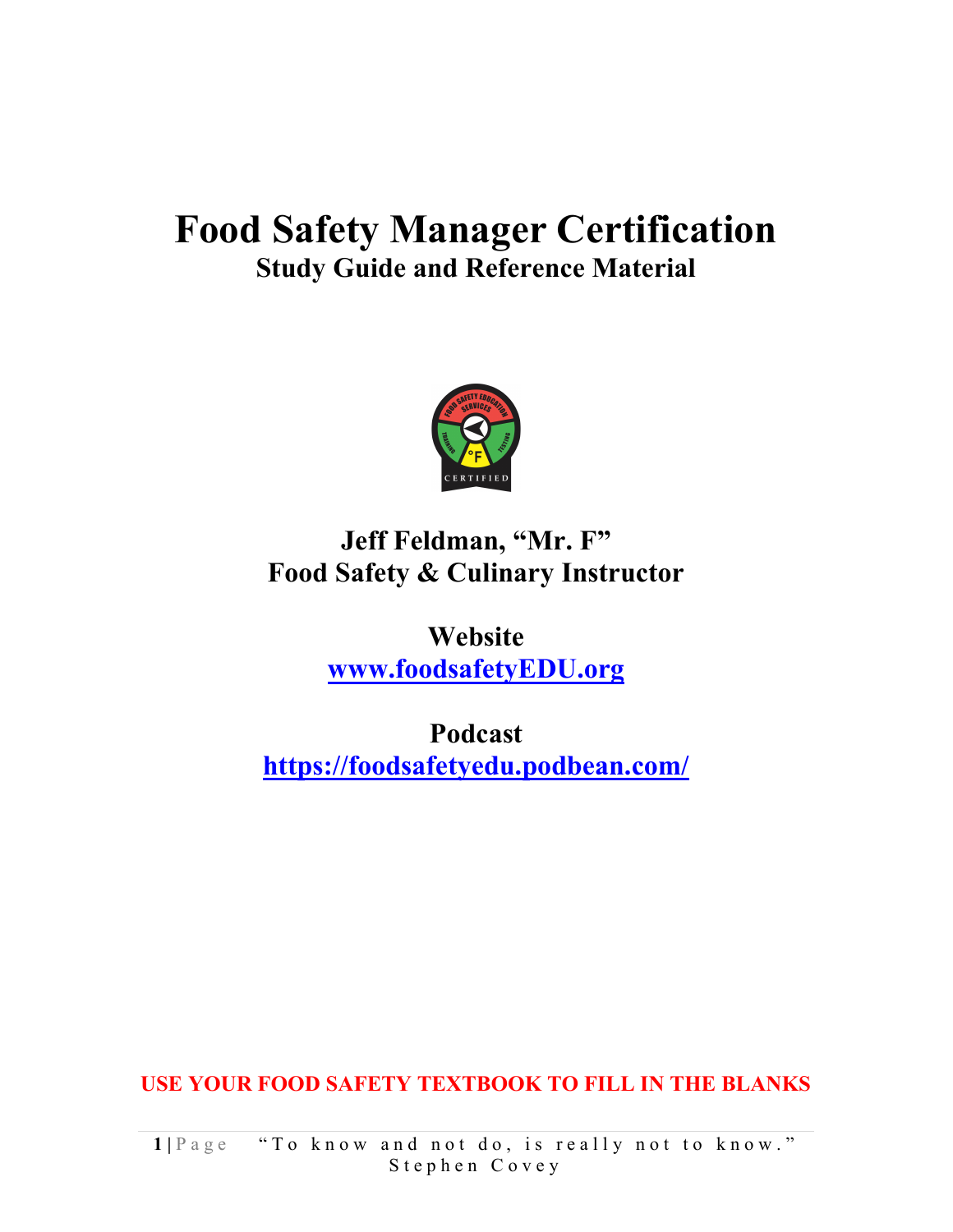# Behavior Modification! Review your habits and techniques

| Warranty of Sale                                        |
|---------------------------------------------------------|
| Reasonable Care Defense                                 |
|                                                         |
|                                                         |
|                                                         |
|                                                         |
|                                                         |
|                                                         |
|                                                         |
|                                                         |
|                                                         |
|                                                         |
|                                                         |
|                                                         |
| Personal Hygiene                                        |
|                                                         |
| Person in Charge                                        |
| Tri Service Food Code                                   |
| Preventing Foodborne Illness~                           |
| Cost $(\$)$ of Foodborne Illness to your Establishment~ |

The Food Safety Responsibilities of a Manager~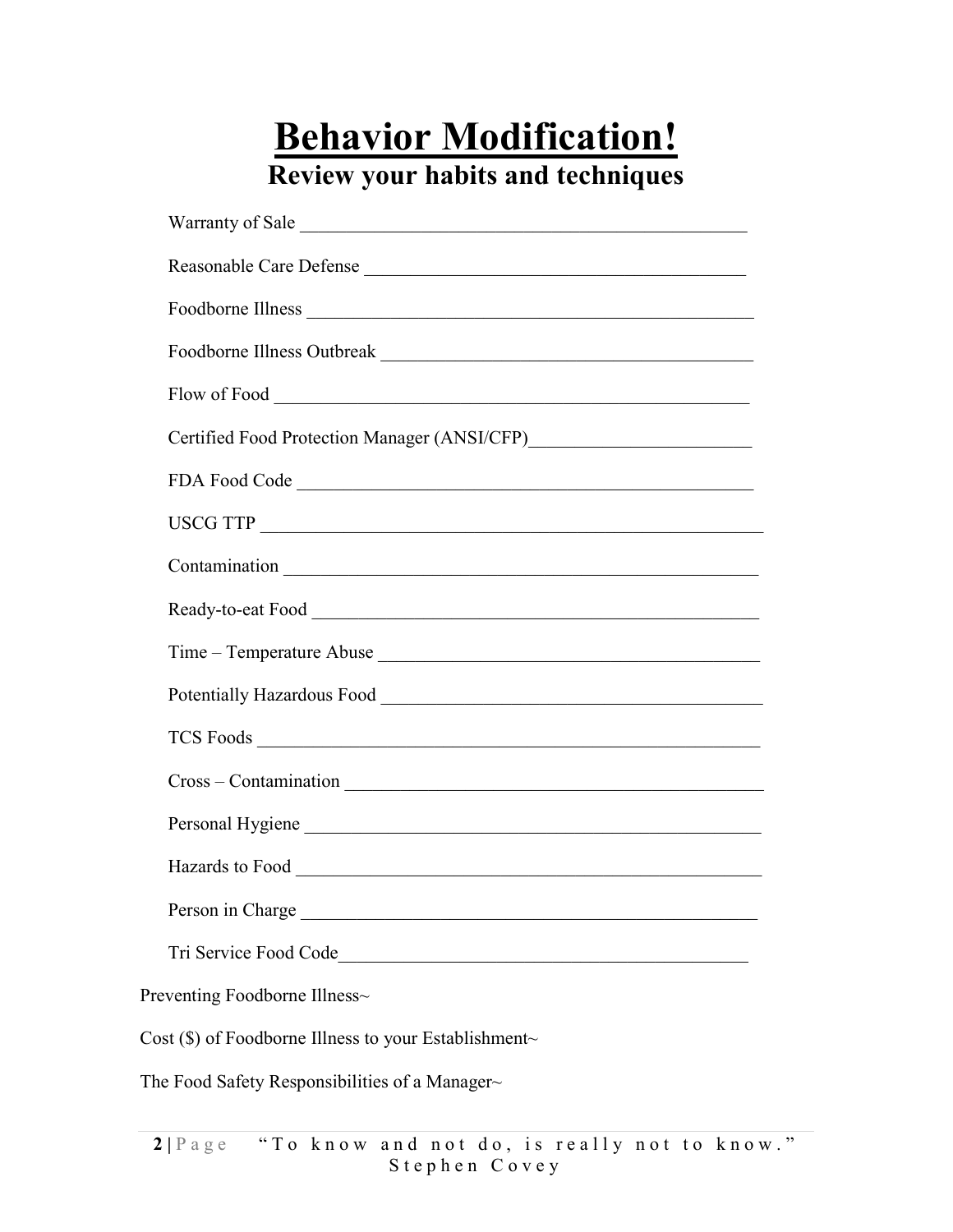| Parasite and the contract of the contract of the contract of the contract of the contract of the contract of the contract of the contract of the contract of the contract of the contract of the contract of the contract of t       |
|--------------------------------------------------------------------------------------------------------------------------------------------------------------------------------------------------------------------------------------|
|                                                                                                                                                                                                                                      |
|                                                                                                                                                                                                                                      |
| Acidity <u>and the community of the community of the community of the community of the community of the community of the community of the community of the community of the community of the community of the community of the c</u> |
| Spore                                                                                                                                                                                                                                |
|                                                                                                                                                                                                                                      |
| Temperature Danger Zone                                                                                                                                                                                                              |
| Water Activity $(a_w)$                                                                                                                                                                                                               |
|                                                                                                                                                                                                                                      |
|                                                                                                                                                                                                                                      |
|                                                                                                                                                                                                                                      |
|                                                                                                                                                                                                                                      |
|                                                                                                                                                                                                                                      |
|                                                                                                                                                                                                                                      |
|                                                                                                                                                                                                                                      |
| Food irradiation experience of the contract of the contract of the contract of the contract of the contract of                                                                                                                       |
|                                                                                                                                                                                                                                      |

#### $\sim$  2  $\sim$  The Microworld  $\sim$  Forms of Contamination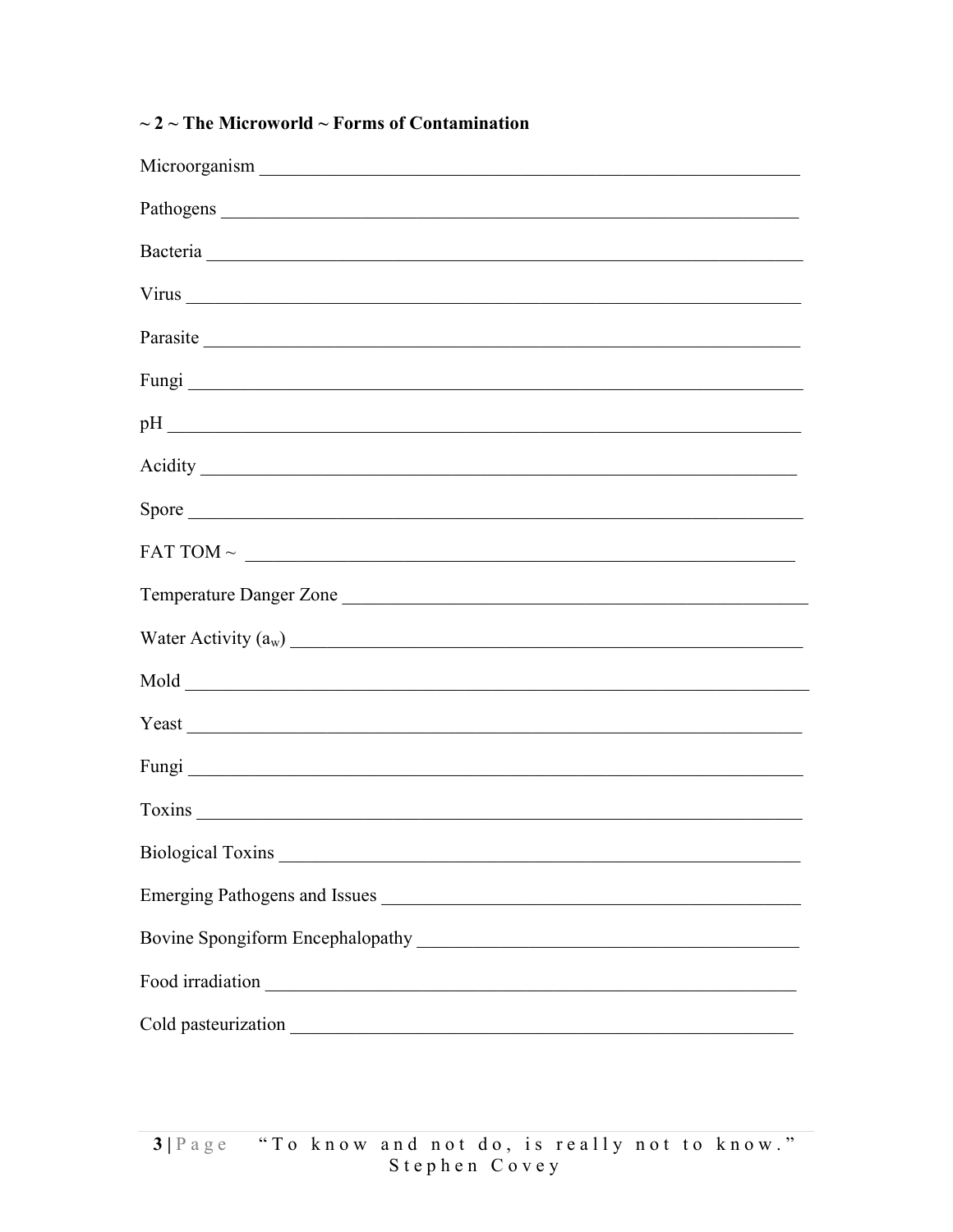| Foodborne toxin-mediated infection                                                                                                                                                                                             |
|--------------------------------------------------------------------------------------------------------------------------------------------------------------------------------------------------------------------------------|
| Hepatitis A                                                                                                                                                                                                                    |
|                                                                                                                                                                                                                                |
|                                                                                                                                                                                                                                |
|                                                                                                                                                                                                                                |
|                                                                                                                                                                                                                                |
|                                                                                                                                                                                                                                |
| Hemorrhagic colitis (Shiga toxin-producing E. coli) ____________________________                                                                                                                                               |
| Clostridium Perfringens                                                                                                                                                                                                        |
|                                                                                                                                                                                                                                |
|                                                                                                                                                                                                                                |
|                                                                                                                                                                                                                                |
|                                                                                                                                                                                                                                |
|                                                                                                                                                                                                                                |
|                                                                                                                                                                                                                                |
|                                                                                                                                                                                                                                |
|                                                                                                                                                                                                                                |
|                                                                                                                                                                                                                                |
| Cyclosporidiosis experimental contract of the contract of the contract of the contract of the contract of the contract of the contract of the contract of the contract of the contract of the contract of the contract of the  |
|                                                                                                                                                                                                                                |
| Giardiasis et al. 2003. Contract and the contract of the contract of the contract of the contract of the contract of the contract of the contract of the contract of the contract of the contract of the contract of the contr |
|                                                                                                                                                                                                                                |

4 | P a g e " T o k n o w a n d n o t d o , is really n o t t o k n o w ."  $S$  t e p h e n  $C$  o v e y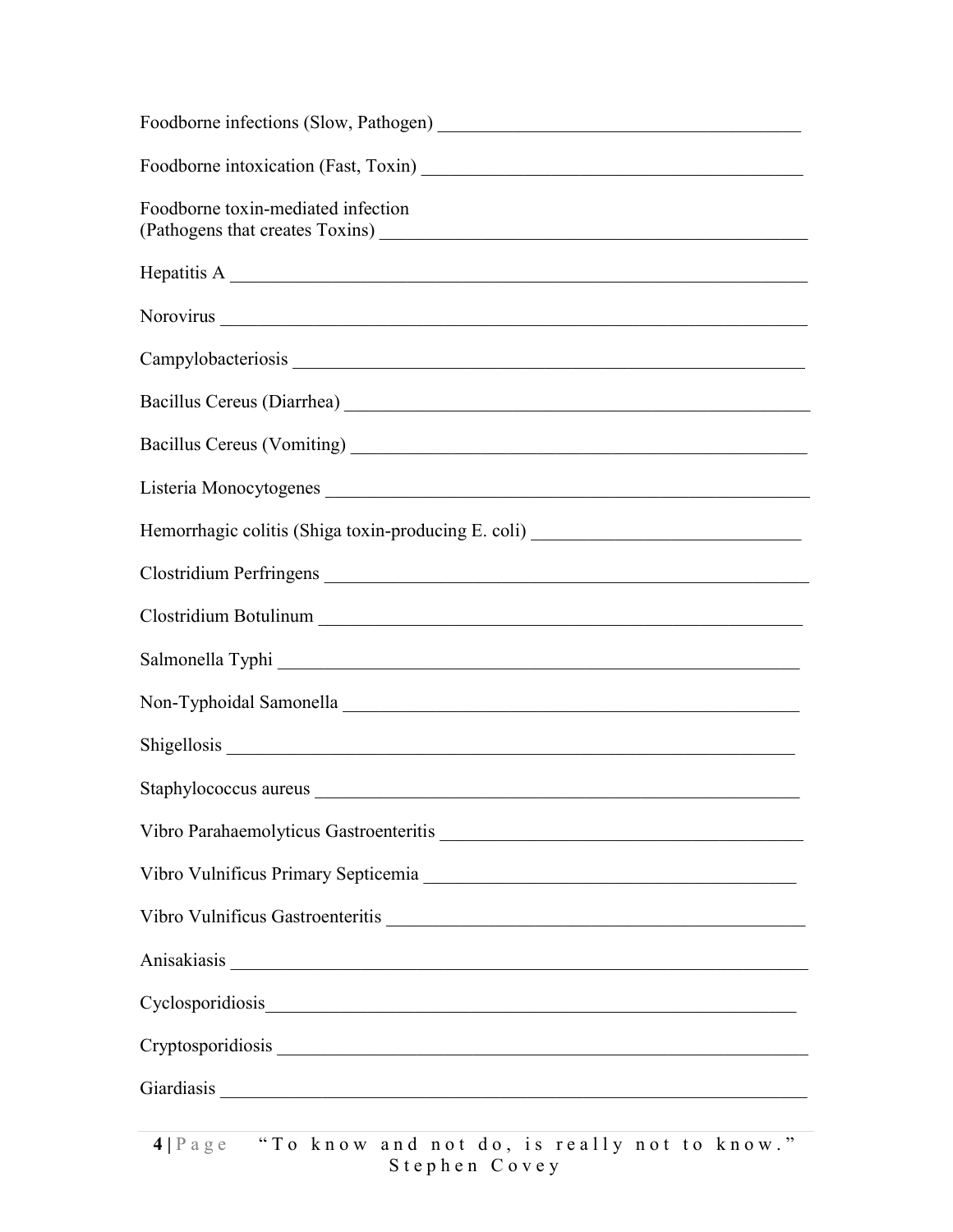#### $\sim$  2  $\sim$  Contamination, Food Allergens, and Foodborne Illness

| Chemical Contamination<br><u>Expansion</u><br><u>Expansion</u><br><u>Expansion</u><br><u>Expansion</u>              |
|---------------------------------------------------------------------------------------------------------------------|
|                                                                                                                     |
|                                                                                                                     |
| Biological toxins                                                                                                   |
| Ciguatera fish poisoning                                                                                            |
|                                                                                                                     |
|                                                                                                                     |
| ,我们也不能在这里的时候,我们也不能在这里的时候,我们也不能会在这里的时候,我们也不能会在这里的时候,我们也不能会在这里的时候,我们也不能会在这里的时候,我们也<br>Scombroid Poisoning (Histamine) |
|                                                                                                                     |
|                                                                                                                     |
|                                                                                                                     |
| Food Allergy (IMPORTANT)<br>$\mathbf{1}$                                                                            |
| $\overline{2}$                                                                                                      |
| 3<br>$\lambda$                                                                                                      |
|                                                                                                                     |
|                                                                                                                     |
|                                                                                                                     |
| 8<br>9                                                                                                              |
|                                                                                                                     |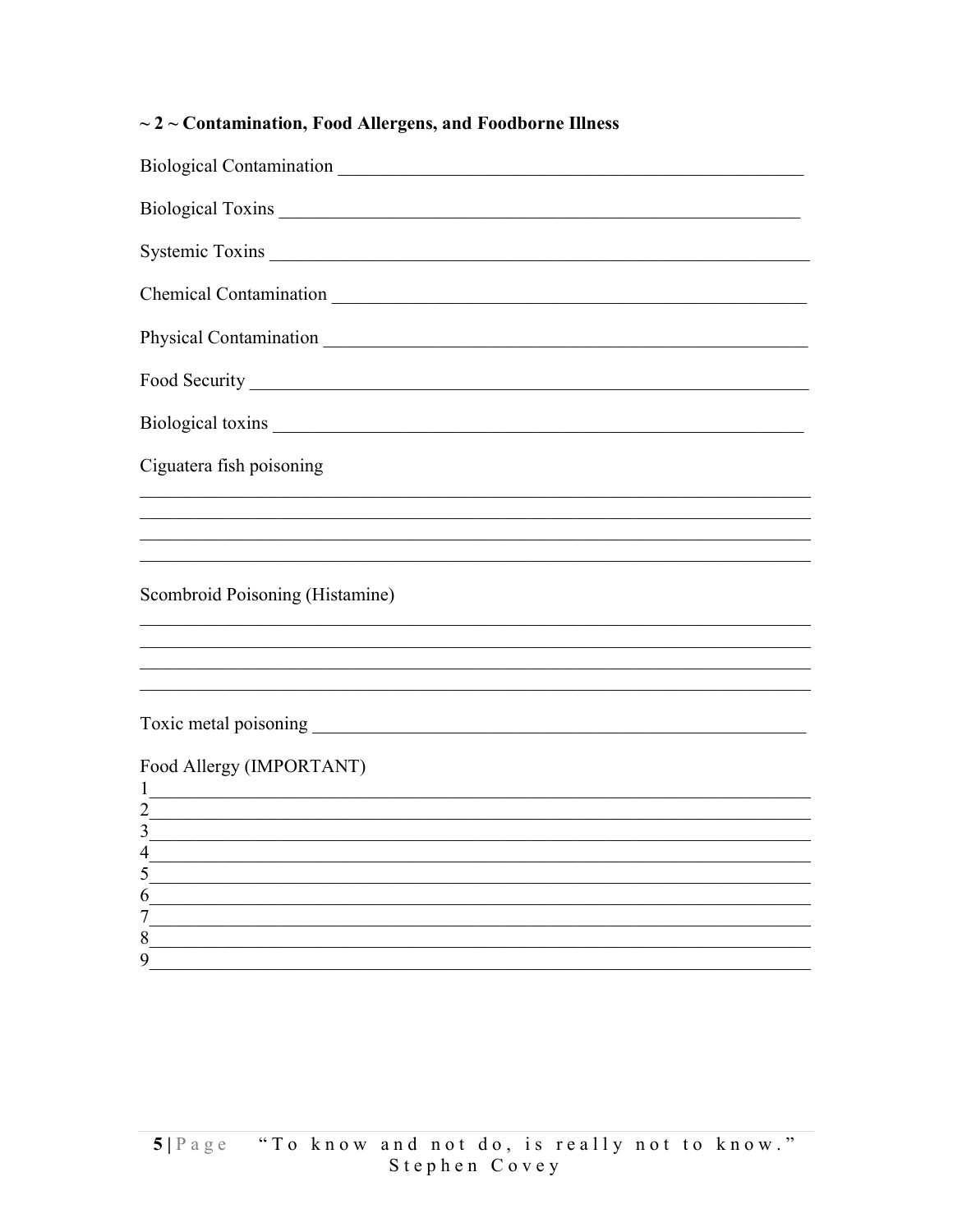| Shellfish toxins                                                                                                                     |
|--------------------------------------------------------------------------------------------------------------------------------------|
| 1. Brevetoxin (NSP)                                                                                                                  |
| 2. Domoic Acid (ASP)                                                                                                                 |
| 3. Saxitoxin (PSP)                                                                                                                   |
|                                                                                                                                      |
|                                                                                                                                      |
|                                                                                                                                      |
|                                                                                                                                      |
|                                                                                                                                      |
|                                                                                                                                      |
|                                                                                                                                      |
|                                                                                                                                      |
|                                                                                                                                      |
|                                                                                                                                      |
|                                                                                                                                      |
| Food Allergens (Symptoms)                                                                                                            |
| $\mathbf{1}$<br><u> 1980 - Antonio Alemania, presidente e un antonio de la contrada de la contrada de la contrada de la contrada</u> |
| $\overline{2}$<br>$\overline{3}$                                                                                                     |
|                                                                                                                                      |
| $\overline{\mathcal{L}}$<br>,我们也不能在这里的时候,我们也不能在这里的时候,我们也不能会在这里的时候,我们也不能会在这里的时候,我们也不能会在这里的时候,我们也不能会在这里的时候,我们也<br>5                    |
| <u> 1989 - Johann John Stoff, deutscher Stoffen und der Stoffen und der Stoffen und der Stoffen und der Stoffen u</u>                |
| 6<br><u> 1989 - Jan James James James James James James James James James James James James James James James James J</u><br>7       |
| 8<br>Death                                                                                                                           |
|                                                                                                                                      |

Most Common Food Allergens

| ۷.      |  |
|---------|--|
| 3.      |  |
| Δ<br>┱. |  |
| J.      |  |
| 6.      |  |
| 7.      |  |
|         |  |
|         |  |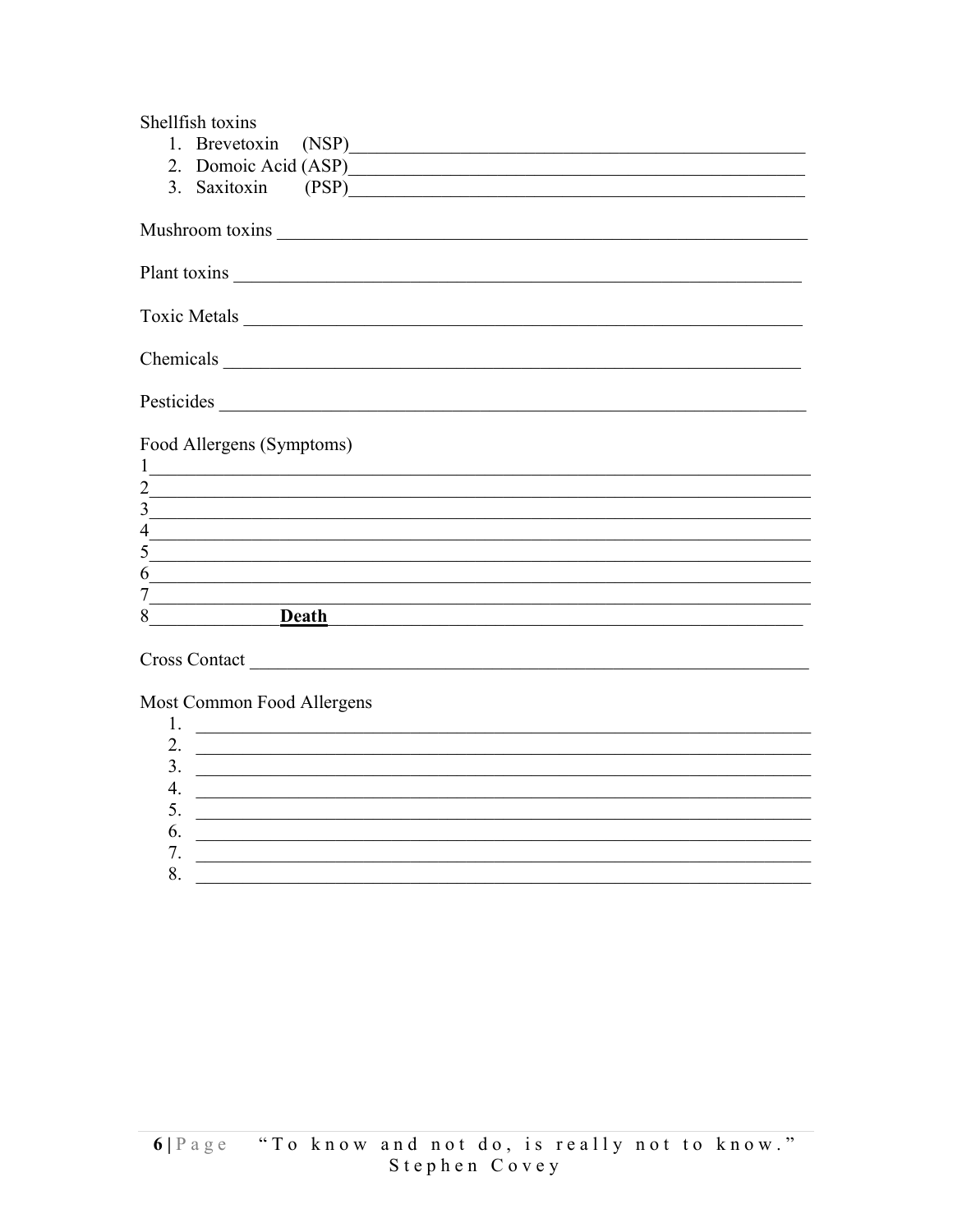#### $\sim$  3  $\sim$  The Safe Food Handler

| Carriers and the community of the community of the community of the community of the community of the community of the community of the community of the community of the community of the community of the community of the c                      |
|-----------------------------------------------------------------------------------------------------------------------------------------------------------------------------------------------------------------------------------------------------|
|                                                                                                                                                                                                                                                     |
| Hand Antiseptic New York Changes and Antiseptic                                                                                                                                                                                                     |
| Finger cot – Single Use Gloves – Impermeable Covers ____________________________                                                                                                                                                                    |
|                                                                                                                                                                                                                                                     |
|                                                                                                                                                                                                                                                     |
|                                                                                                                                                                                                                                                     |
| Personal Hygiene                                                                                                                                                                                                                                    |
|                                                                                                                                                                                                                                                     |
|                                                                                                                                                                                                                                                     |
|                                                                                                                                                                                                                                                     |
| Hand washing                                                                                                                                                                                                                                        |
| $\frac{1}{2}$ . The contract of the contract of the contract of the contract of the contract of the contract of the contract of the contract of the contract of the contract of the contract of the contract of the contract of t<br>$\overline{2}$ |
| 3                                                                                                                                                                                                                                                   |
| <u> 1989 - John Stein, Amerikaansk politiker (* 1989)</u><br><u> 1989 - Johann Harry Louis, amerikan basar dan berkenal dalam basa dalam basa dalam basa dalam basa dalam basa</u>                                                                  |
| 5                                                                                                                                                                                                                                                   |
| 6<br><u> 1989 - Johann Stoff, fransk politik (f. 1989)</u>                                                                                                                                                                                          |
|                                                                                                                                                                                                                                                     |
| 8                                                                                                                                                                                                                                                   |
| 9<br><u> 1989 - Johann Barbara, martxa alemaniar a</u>                                                                                                                                                                                              |
| 10                                                                                                                                                                                                                                                  |
| Proper Work Attire                                                                                                                                                                                                                                  |
|                                                                                                                                                                                                                                                     |
|                                                                                                                                                                                                                                                     |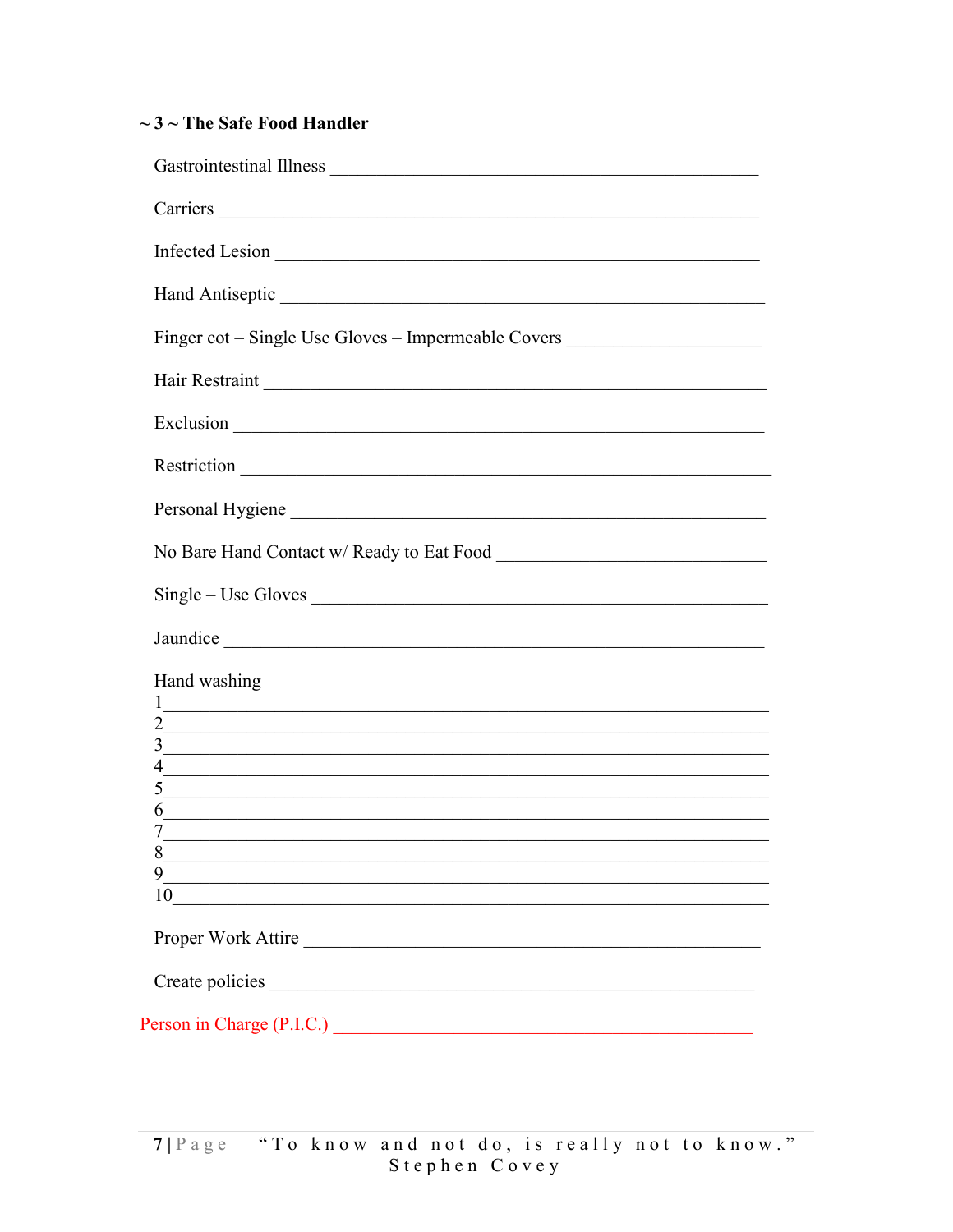# The Flow of Food through the Operation

#### $\sim$  4  $\sim$  The Flow of Food: An Introduction

| Boiling Point Method 212°                                                  |
|----------------------------------------------------------------------------|
| Calibration<br><u> 1980 - Jan Alexandri, fizikar matematika (h. 1980).</u> |
| Flow of Food                                                               |
| Ice Point Method 32°                                                       |
| Thermometer                                                                |

Time – Temperature Indicator (TTI) \_\_\_\_\_\_\_\_\_\_\_\_\_\_\_\_\_\_\_\_\_\_\_\_\_\_\_\_\_\_\_\_\_\_\_

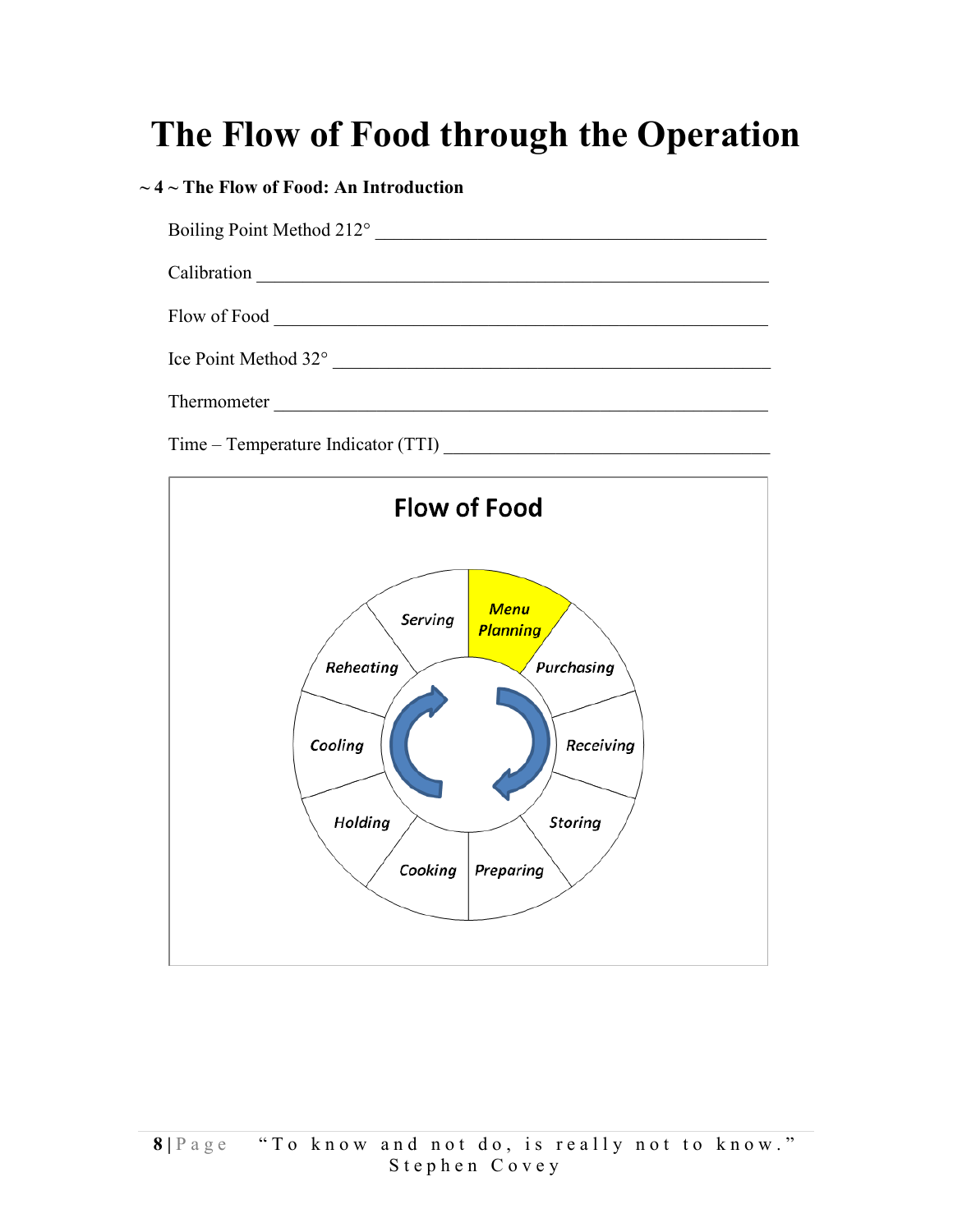#### Preventing Cross Contamination

Physical Barriers **Executive Contract Properties** 

Assign Specific Equipment to each type of food product.

Clean and Sanitize all work surfaces, equipment and utensils after each task.

Procedural Barriers **and Exercise 2** 

When using the same prep table, prepare raw meat, fish, poultry and ready-to-eat foods at different times. And make sure to clean and sanitize when changing to another item "SEPARATE"

Purchase ingredients that require minimal preparation.

#### Time and Temperature Control

Temperature Danger Zone \_\_\_\_\_\_\_\_\_\_\_\_\_\_\_\_\_\_\_\_\_\_\_\_\_\_\_\_\_\_\_\_\_\_\_\_\_\_\_\_\_\_\_\_\_\_\_\_\_

Time / Temperature Abuse happen when Potentially Hazardous Foods (TCS/PHF) are

not:

- Cooked to the required minimum internal temperature.
- Cooled Properly
- Reheated Properly
- Held at the proper temperature

Preventing Time / Temperature Abuse:

- Determine the best way to monitor Time and Temperature in your establishment
- Make sure the establishment has the proper kind if thermometers readily available
- Make sure employees regularly record temperatures and the time taken
- Incorporate time and Temperature controls into SOPs for employees
- Develop a set of corrective actions

TCS TO THE TOWER TO THE TOWER TO THE TOP OF THE TOP OF THE TOP OF THE TOP OF THE TOP OF THE TOP OF THE TOP OF THE TOP OF THE TOP OF THE TOP OF THE TOP OF THE TOP OF THE TOP OF THE TOP OF THE TOP OF THE TOP OF THE TOP OF TH

PHF \_\_\_\_\_\_\_\_\_\_\_\_\_\_\_\_\_\_\_\_\_\_\_\_\_\_\_\_\_\_\_\_\_\_\_\_\_\_\_\_\_\_\_\_\_\_\_\_\_\_\_\_\_\_\_\_\_\_\_\_\_\_\_\_\_\_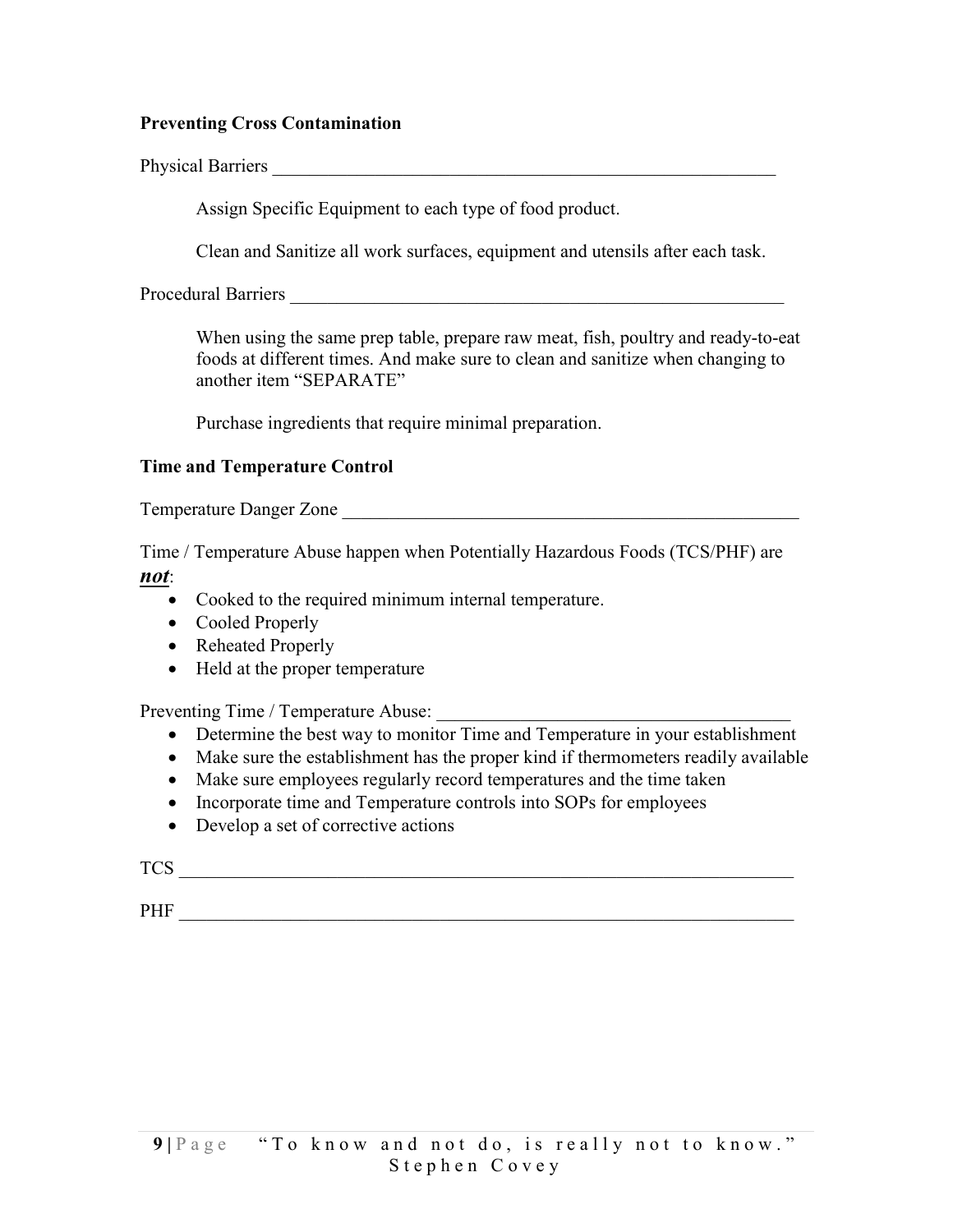#### Monitoring Time and Temperature

Choosing the right Thermometer

- Bimetallic Stemmed Thermometer  $(0^{\circ}$ -220°)
	- o Adjustable Calibration
	- o Easy to read
	- o A dimple to mark the end of the sensor area
	- $\circ$  Accuracy to  $+/2^{\circ}$
- Thermocouples and Thermistors
	- o Measure temperature through an interchangeable metal probe
		- **Immersion**
		- **Surface**
		- **Penetration**
		- $Air$
- Infrared (Laser) Thermometers

Calibrate Thermometers / Thermometer Guidelines  $\sim$ 

• Calibrate thermometers regularly to ensure accuracy

Time Temperature Indicators (TTI)

Temperature Sensitive Tape

Food Storage Thermometers must be accurate within

Thermometers used to measure food temps must be accurate within \_\_\_\_\_\_\_\_\_\_\_\_\_\_\_\_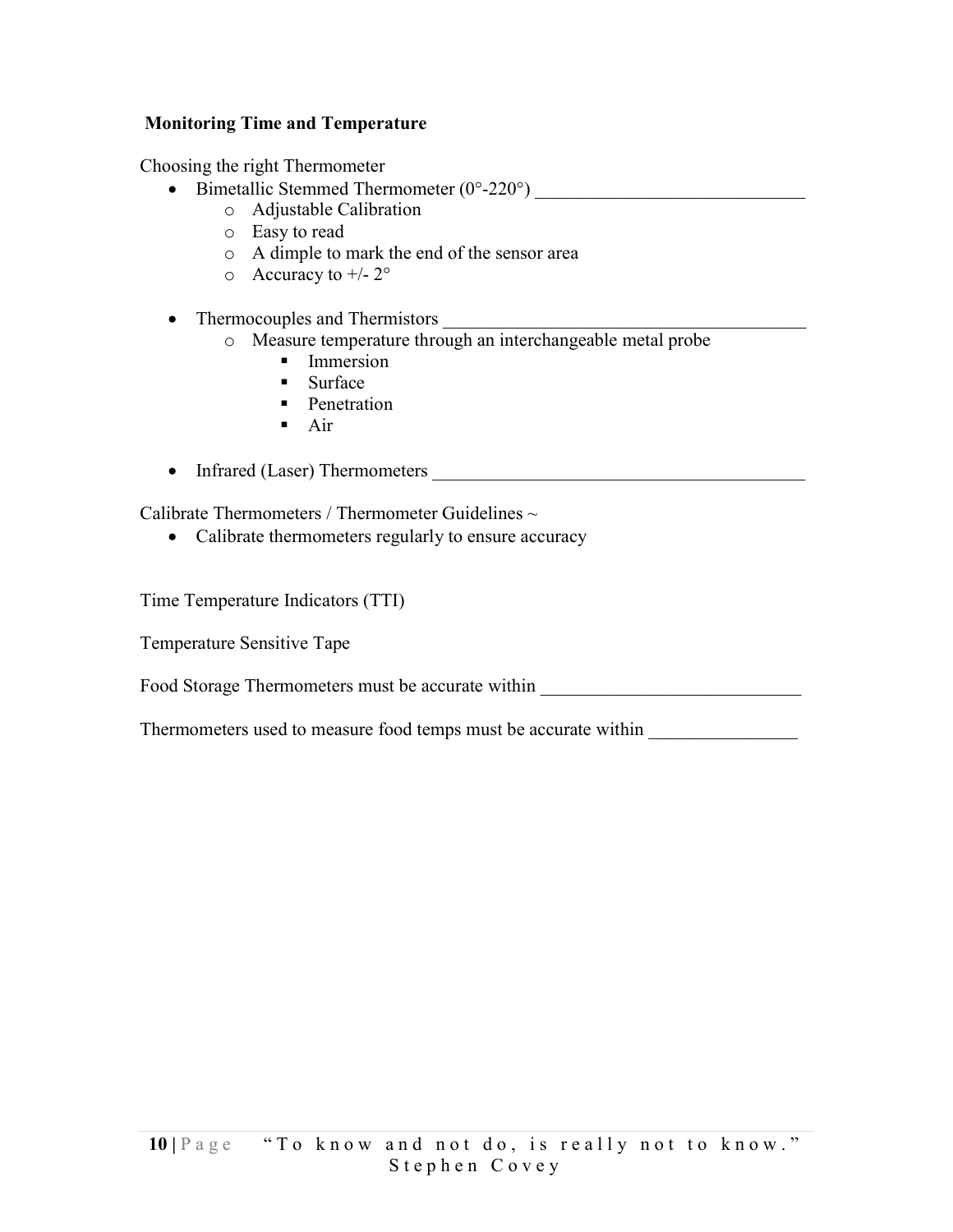#### $\sim$  5  $\sim$  The Flow of Food: Purchasing and Receiving

| Reduced Oxygen Packaging (ROP)                |
|-----------------------------------------------|
| Modified atmosphere packaging (MAP)           |
| Sous vide                                     |
| Ultra-high temperature (UHT) pasteurized food |
| Shellstock identification tags                |
| <b>Fish Parasite Destruction tags</b>         |

#### General Purchasing and Receiving Principles

- Buy from suppliers who get their products from approved sources
- Make sure suppliers are reputable
- Schedule deliveries for off-peak hours and receive only one delivery at a time
- Make sure enough trained staff are available to promptly receive, inspect, and store food
- Inspect deliveries carefully
- Use properly calibrated thermometers to sample temperatures of received food items
- Check shipments for intact packaging and signs of refreezing, prior wetness, and pest infestation.
- Inspect deliveries immediately and put items away as quickly as possible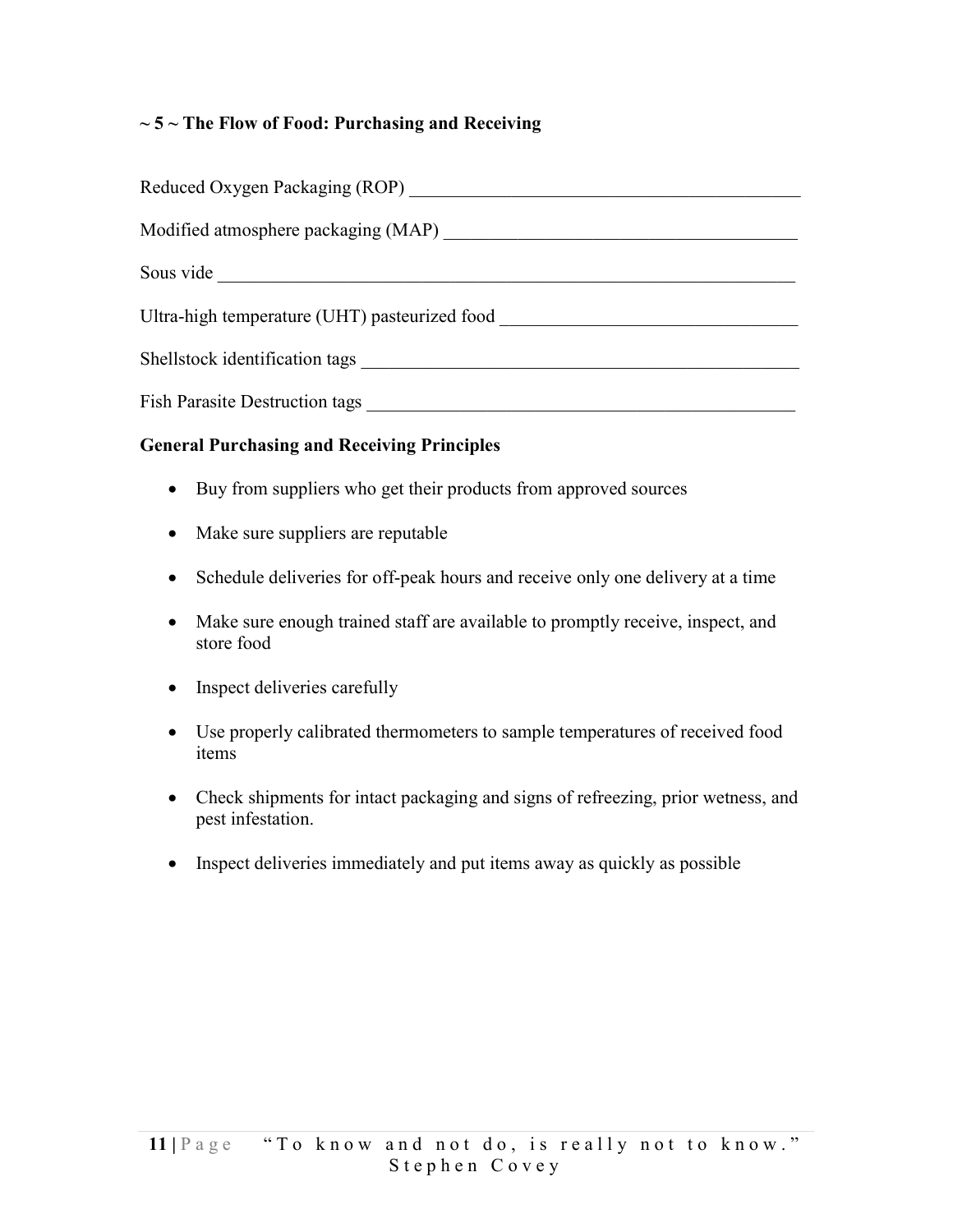#### **Receiving and Inspecting Food**

| Ultra-high Temperature (UHT) Pasteurized and Aseptically Packaged Food ________ |
|---------------------------------------------------------------------------------|
|                                                                                 |
|                                                                                 |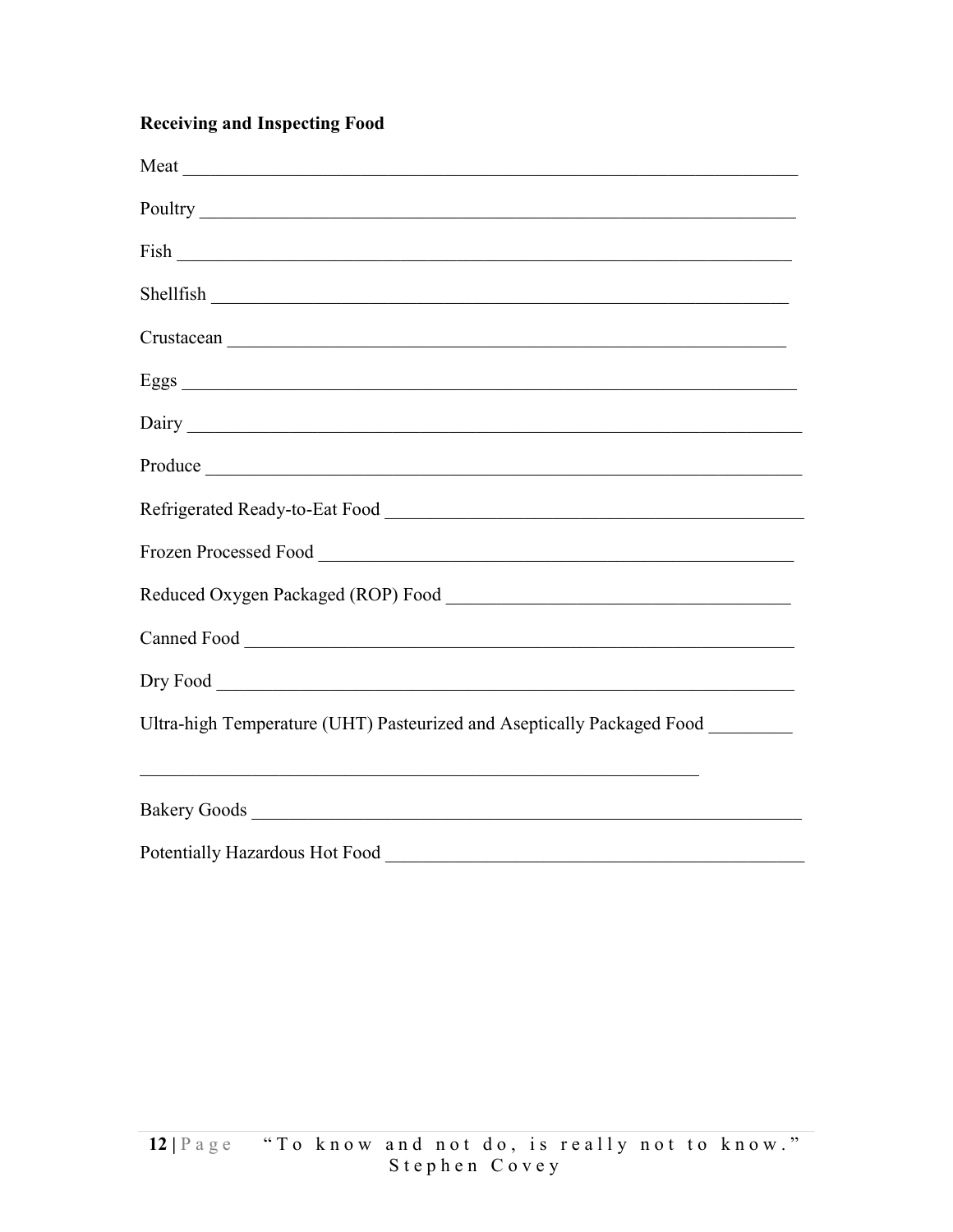#### $\sim$  5  $\sim$  Flow of Food: Storage

| First in $-$ First out (FIFO) $\qquad \qquad$ |
|-----------------------------------------------|
| Shelf Life                                    |
| Hydrometer                                    |

#### General Storage Guidelines

- Label Food
- Rotate products to ensure the oldest is used first (FIFO)
- Establish a schedule to ensure that stored product is depleted on a regular basis.
- Discard food that has passed the manufacturer's expiration
- Transfer food between containers properly
- Keep potentially hazardous food out of the temperature danger zone.
- Check temperatures of stored food and storage areas.
- Store food in designated storage areas
- Keep all storage areas clean and dry
- Clean dollies, carts, transporters, and trays often.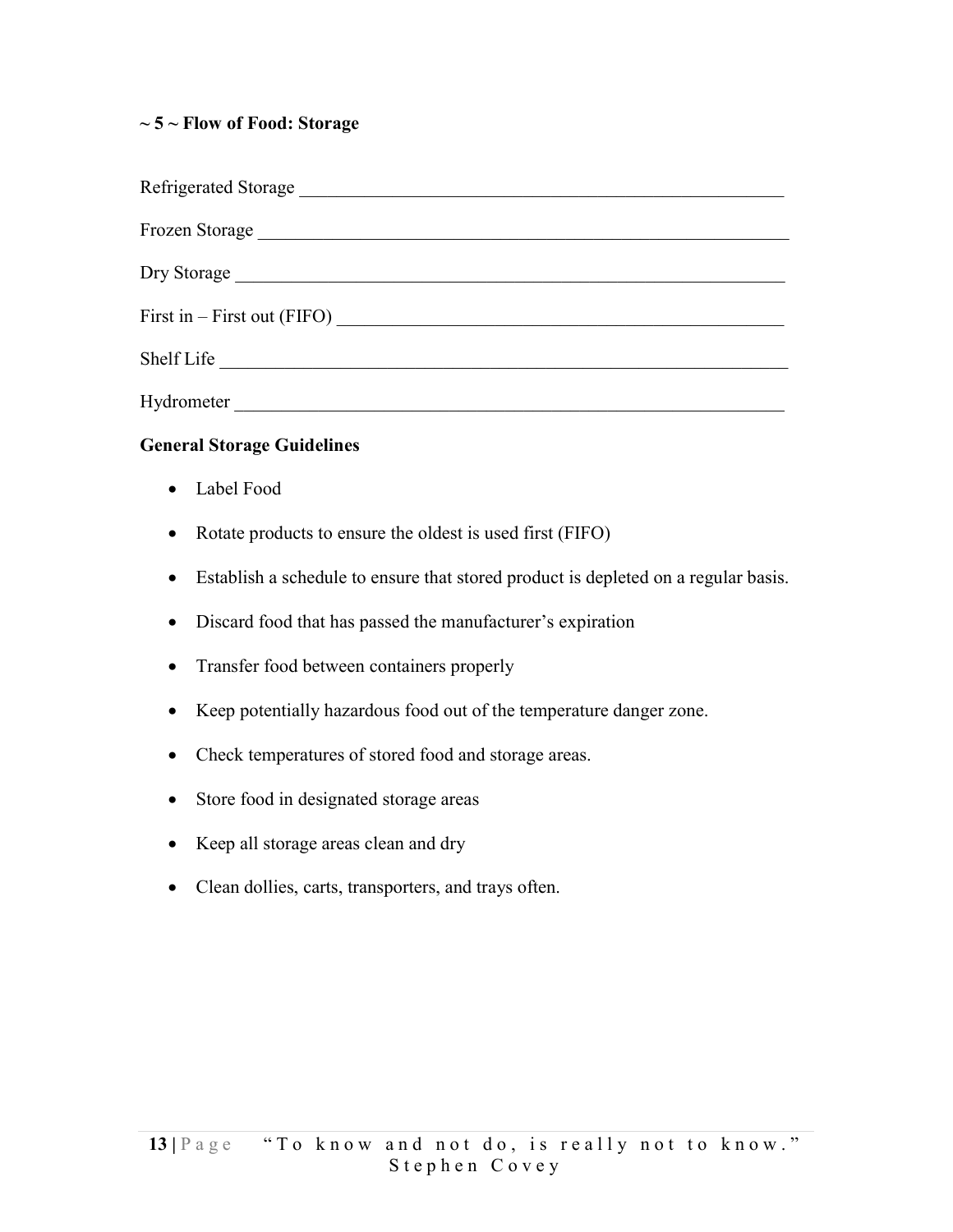# Storage Areas ~ Refrigerated Storage \_\_\_\_\_\_\_\_\_\_\_\_\_\_\_\_\_\_\_\_\_\_\_\_\_\_\_\_\_\_\_\_\_\_\_\_\_\_\_\_\_\_\_\_\_\_\_\_\_\_\_\_\_ Frozen Storage \_\_\_\_\_\_\_\_\_\_\_\_\_\_\_\_\_\_\_\_\_\_\_\_\_\_\_\_\_\_\_\_\_\_\_\_\_\_\_\_\_\_\_\_\_\_\_\_\_\_\_\_\_\_\_\_\_ Dry Storage \_\_\_\_\_\_\_\_\_\_\_\_\_\_\_\_\_\_\_\_\_\_\_\_\_\_\_\_\_\_\_\_\_\_\_\_\_\_\_\_\_\_\_\_\_\_\_\_\_\_\_\_\_\_\_\_\_\_\_

#### Storing Specific Food ~

| Shellfish         |
|-------------------|
|                   |
|                   |
|                   |
|                   |
|                   |
| Canned & Dry Food |

Frozen Fish in ROP Packaging –

- Remain frozen until ready for use.
- Remove from packaging before thawing in refrigeration
- Remove from packaging before or immediately after thawing under running water

If you are packaging fish using a ROP method

- The fish must be frozen before during and after packaging
- Include a label that states the fish must be frozen until used.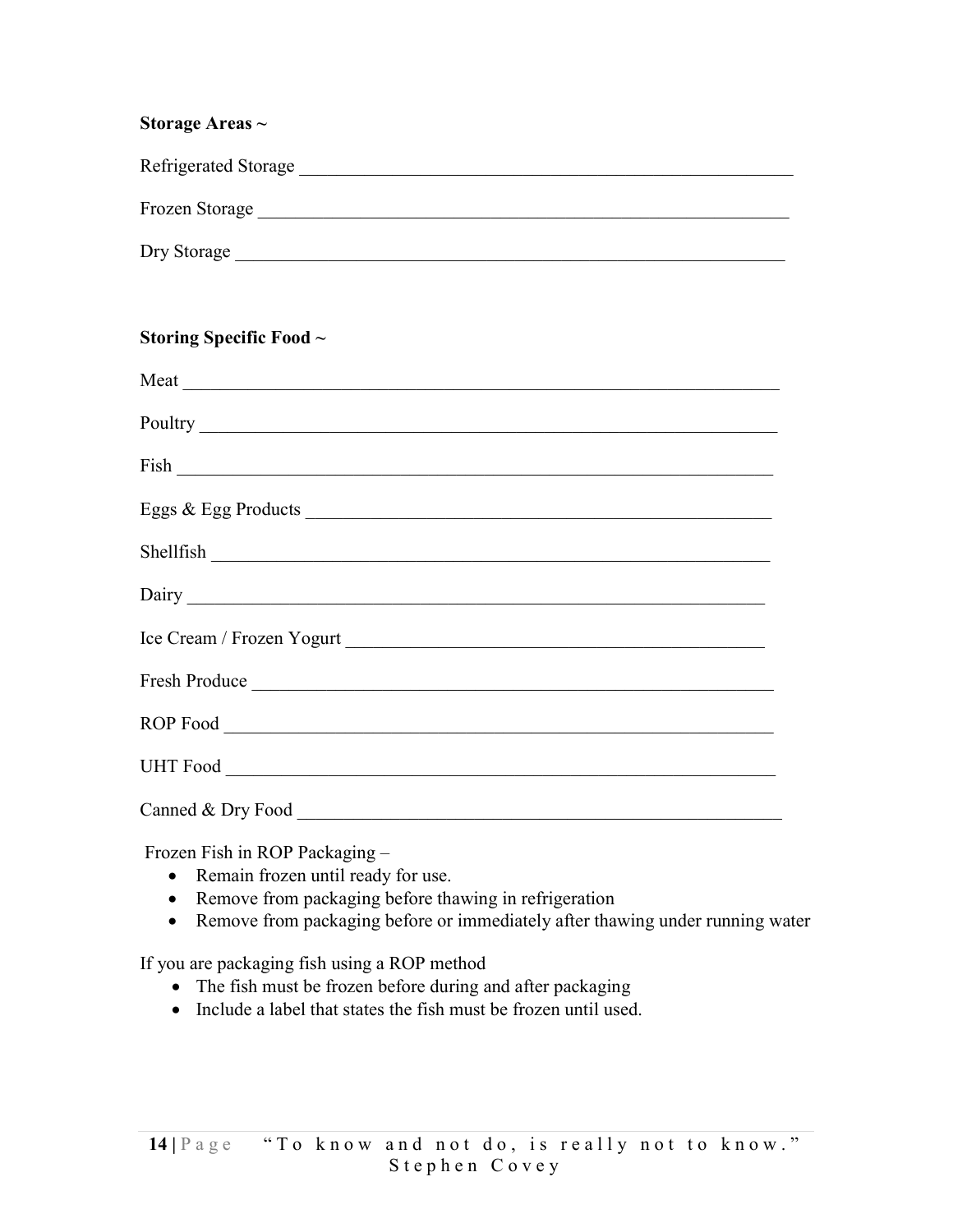|  | $\sim$ 6 $\sim$ The Flow of Food: Preparation |
|--|-----------------------------------------------|
|--|-----------------------------------------------|

| Ice-Water Bath                                                                                                                                                                                                                                                                                                                         |  |  |
|----------------------------------------------------------------------------------------------------------------------------------------------------------------------------------------------------------------------------------------------------------------------------------------------------------------------------------------|--|--|
| Ice Paddle                                                                                                                                                                                                                                                                                                                             |  |  |
| <b>Thawing Food Properly</b>                                                                                                                                                                                                                                                                                                           |  |  |
| Acceptable methods of thawing<br><u> 1989 - Jan James James Barnett, amerikan basar dan berasal di sebagai pertama di sebagai pertama di sebagai p</u><br>a se provincia de la construcción de la construcción de la construcción de la construcción de la construcción<br><u> 1989 - Johann Stoff, amerikansk politiker (d. 1989)</u> |  |  |
| <b>Preparing Specific Foods</b><br>Meat, Fish, and Poultry                                                                                                                                                                                                                                                                             |  |  |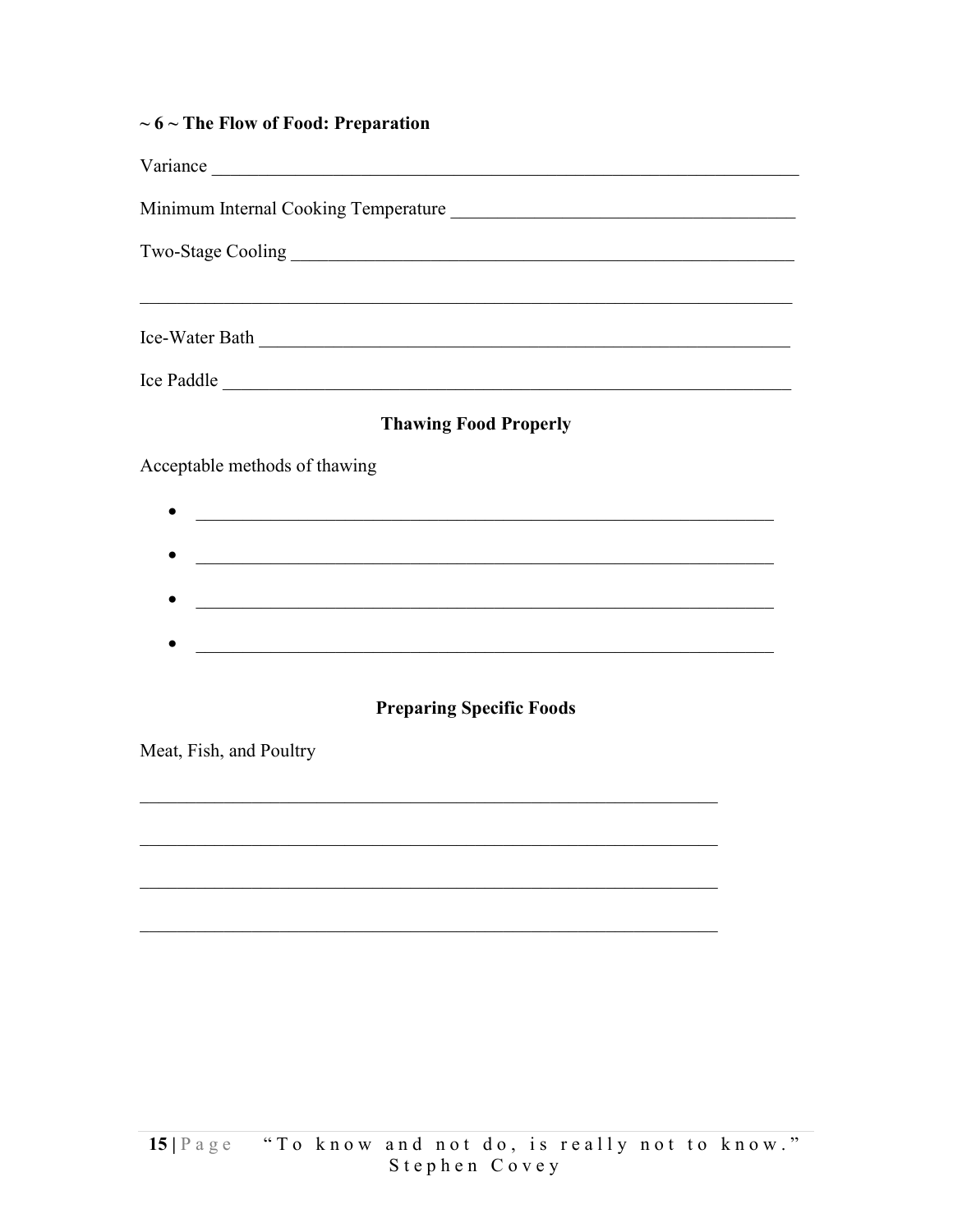| Salads Containing Potentially Hazardous Food |  |
|----------------------------------------------|--|
|                                              |  |
|                                              |  |
|                                              |  |
|                                              |  |
| Eggs and Egg Mixtures                        |  |
|                                              |  |
|                                              |  |
|                                              |  |
|                                              |  |
| <b>Batter and Breading</b>                   |  |
|                                              |  |
|                                              |  |
|                                              |  |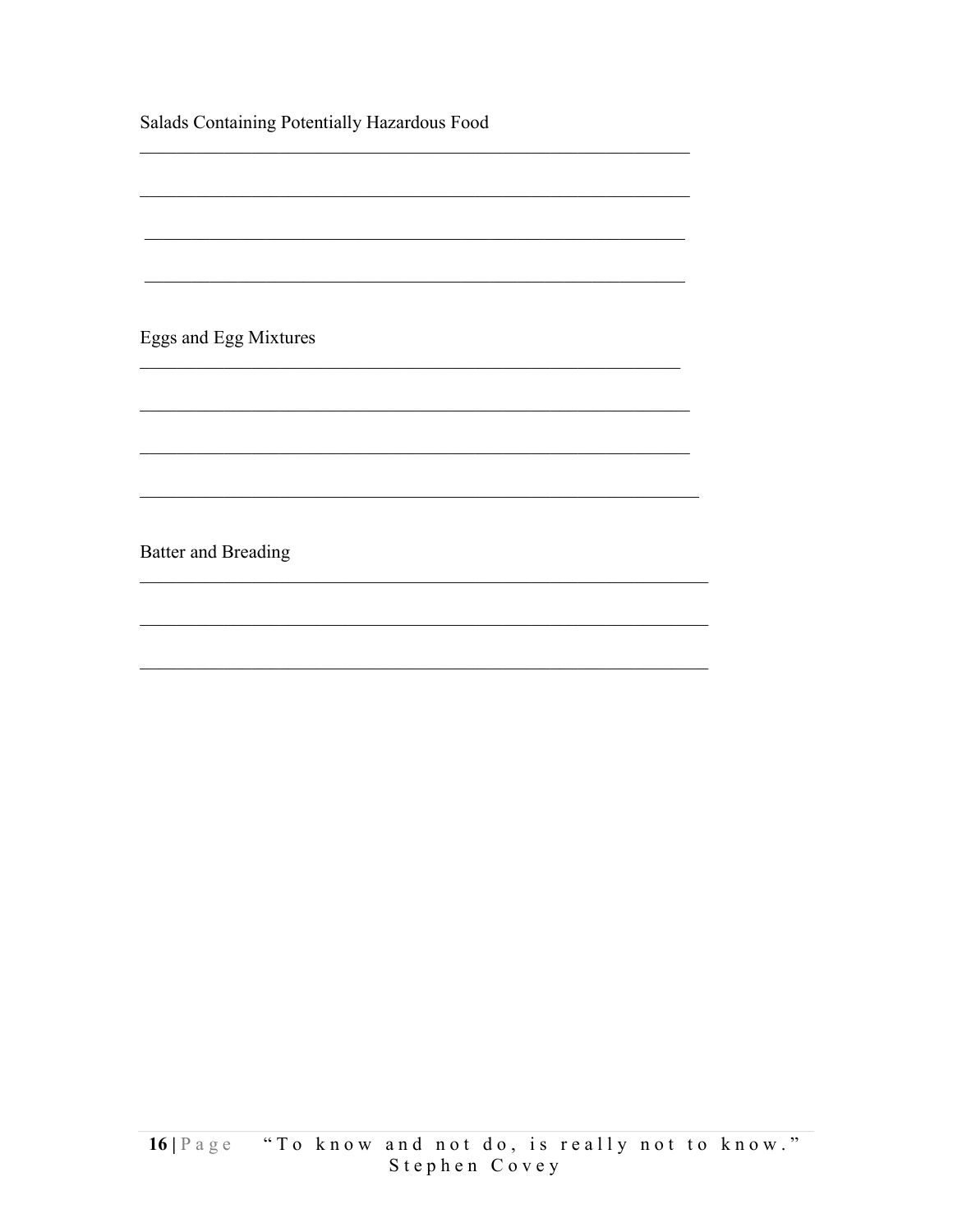Produce

Fresh Juice!! Needs a variance if you package juice onsite for sale at a later time, unless the juice has a warning label that complies with local regulations.

Ice used to keep food or beverages cold will never be used as an ingredient! Ice is a food, and must be treated as such! Potable "Safe" water is used to make useable ice, ensure the ice never gets contaminated and the scoops are cleaned and sanitized often.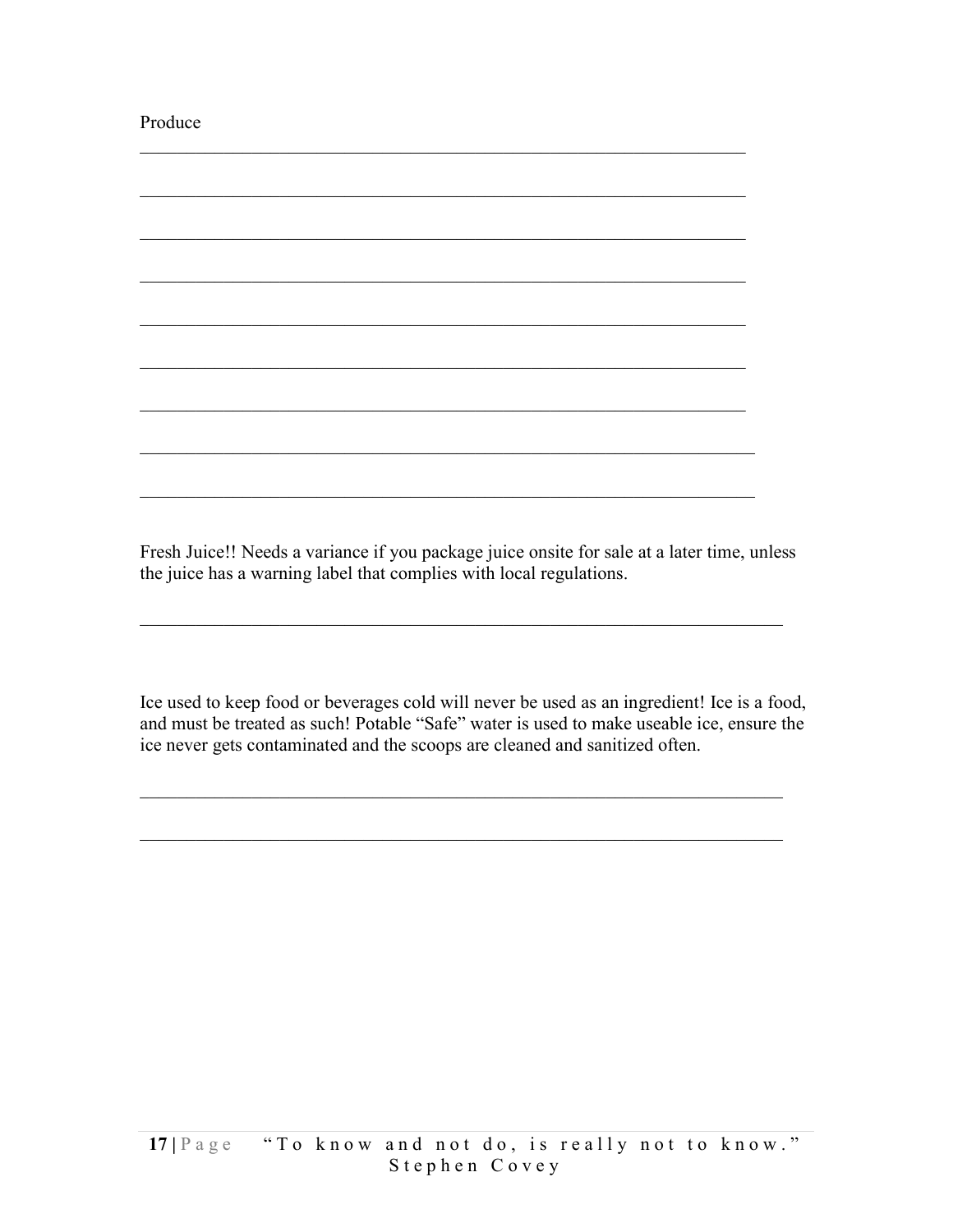#### ~9~ Cooking Food

Minimum Internal Cooking Temperatures Poultry \_\_\_\_\_\_\_\_\_\_\_\_\_\_\_\_\_\_\_\_\_\_\_\_\_\_\_\_\_\_\_\_\_\_\_\_\_\_\_\_\_\_\_\_\_\_\_\_\_\_\_\_\_\_\_\_\_\_\_\_\_\_\_\_  $Stuffing$ Ground Meat \_\_\_\_\_\_\_\_\_\_\_\_\_\_\_\_\_\_\_\_\_\_\_\_\_\_\_\_\_\_\_\_\_\_\_\_\_\_\_\_\_\_\_\_\_\_\_\_\_\_\_\_\_\_\_\_\_\_\_ Injected Meat Microwave Food \_\_\_\_\_\_\_\_\_\_\_\_\_\_\_\_\_\_\_\_\_\_\_\_\_\_\_\_\_\_\_\_\_\_\_\_\_\_\_\_\_\_\_\_\_\_\_\_\_\_\_\_\_\_\_\_ Steaks / Chops  $\overline{\phantom{a}}$ Roasts \_\_\_\_\_\_\_\_\_\_\_\_\_\_\_\_\_\_\_\_\_\_\_\_\_\_\_\_\_\_\_\_\_\_\_\_\_\_\_\_\_\_\_\_\_\_\_\_\_\_\_\_\_\_\_\_\_\_\_\_\_\_\_\_ Fish \_\_\_\_\_\_\_\_\_\_\_\_\_\_\_\_\_\_\_\_\_\_\_\_\_\_\_\_\_\_\_\_\_\_\_\_\_\_\_\_\_\_\_\_\_\_\_\_\_\_\_\_\_\_\_\_\_\_\_\_\_\_\_\_\_\_ Ground Minced or Chopped Fish \_\_\_\_\_\_\_\_\_\_\_\_\_\_\_\_\_\_\_\_\_\_\_\_\_\_\_\_\_\_\_\_\_\_\_\_\_\_\_\_\_\_\_ Eggs Immediate Service \_\_\_\_\_\_\_\_\_\_\_\_\_\_\_\_\_\_\_\_\_\_\_\_\_\_\_\_\_\_\_\_\_\_\_\_\_\_\_\_\_\_\_\_\_\_\_\_\_\_ Eggs Held for Service \_\_\_\_\_\_\_\_\_\_\_\_\_\_\_\_\_\_\_\_\_\_\_\_\_\_\_\_\_\_\_\_\_\_\_\_\_\_\_\_\_\_\_\_\_\_\_\_\_\_\_\_ Fruit or Vegetables (Hot held for service) \_\_\_\_\_\_\_\_\_\_\_\_\_\_\_\_\_\_\_\_\_\_\_\_\_\_\_\_\_\_\_\_\_\_\_\_ Commercially Processed, Ready to Eat Food (hot held for service) \_\_\_\_\_\_\_\_\_\_\_\_\_\_\_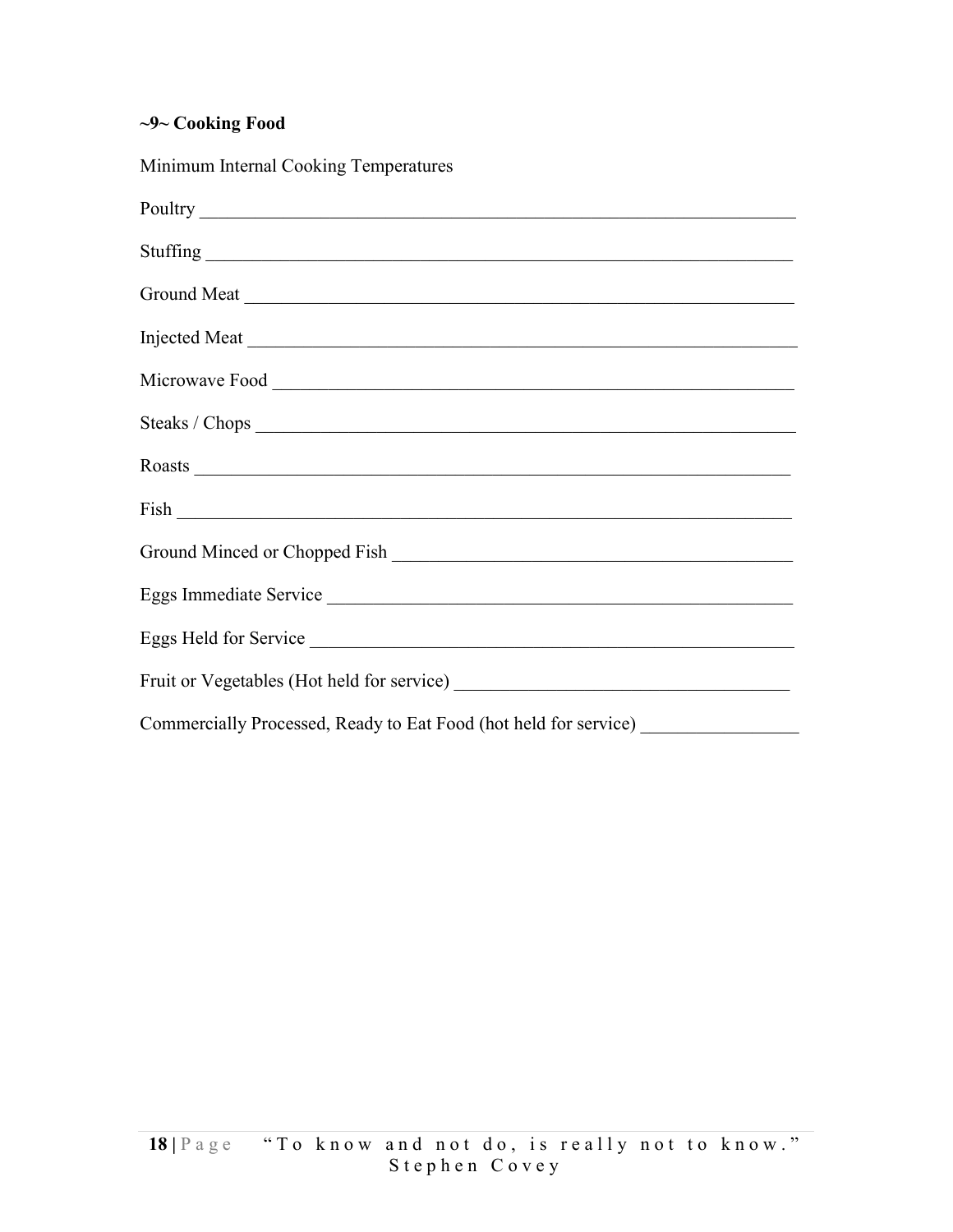#### **Cooling Food**

| $From \_$                  | $\frac{1}{2}$ M                                                                                                                     |
|----------------------------|-------------------------------------------------------------------------------------------------------------------------------------|
|                            | ${\rm IN}$<br><u> Alexandria de la contrada de la contrada de la contrada de la contrada de la contrada de la contrada de la co</u> |
| Methods of Cooling Food    |                                                                                                                                     |
|                            |                                                                                                                                     |
|                            | ,我们也不能在这里的时候,我们也不能在这里的时候,我们也不能会在这里的时候,我们也不能会在这里的时候,我们也不能会在这里的时候,我们也不能会在这里的时候,我们也                                                    |
|                            |                                                                                                                                     |
|                            |                                                                                                                                     |
|                            |                                                                                                                                     |
|                            |                                                                                                                                     |
| <b>Storing Cooked Food</b> |                                                                                                                                     |
|                            |                                                                                                                                     |
|                            |                                                                                                                                     |
|                            |                                                                                                                                     |
| Reheating Food             |                                                                                                                                     |
|                            |                                                                                                                                     |
|                            |                                                                                                                                     |
|                            |                                                                                                                                     |
|                            |                                                                                                                                     |
|                            |                                                                                                                                     |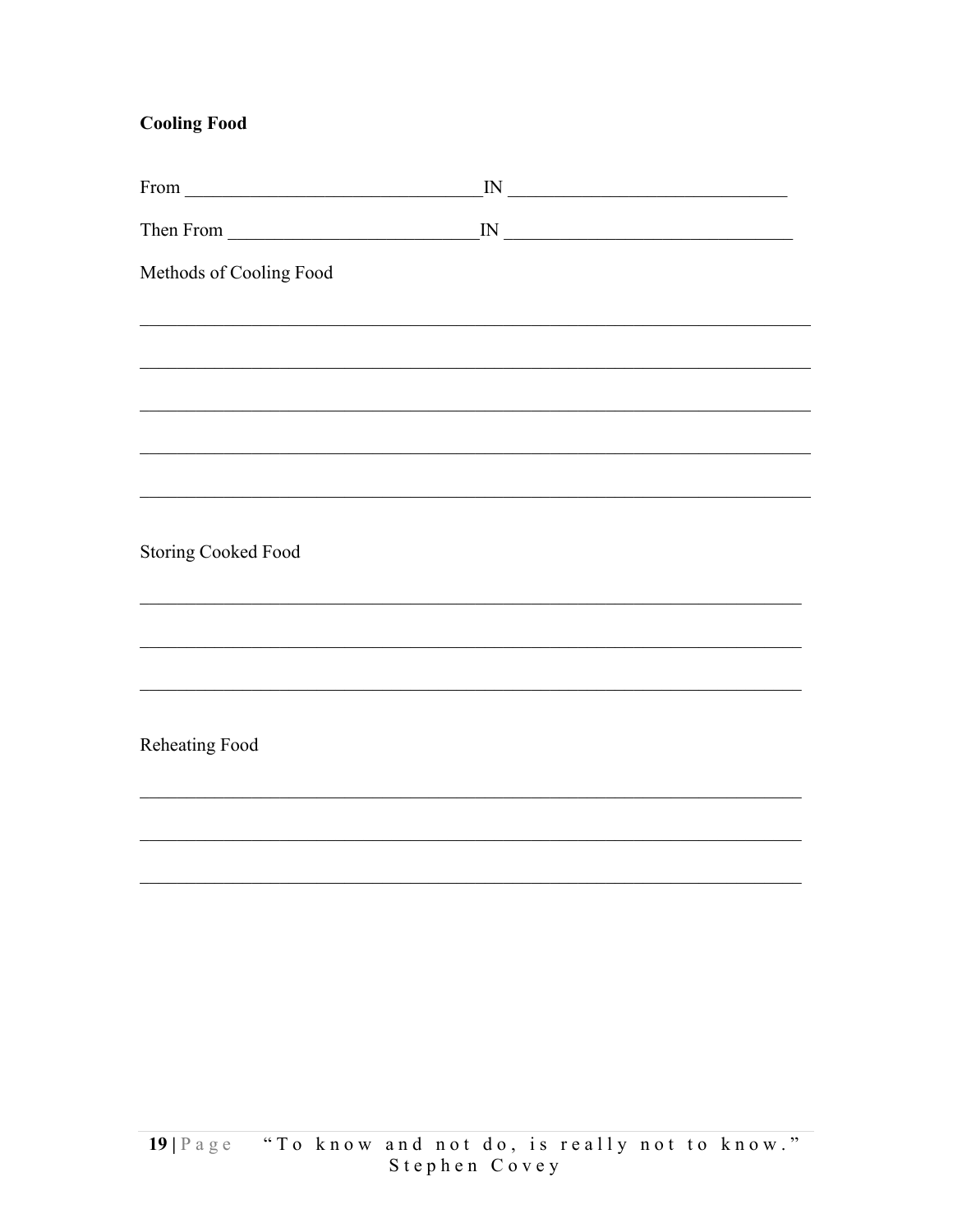#### The Flow of Food: Service

| Hot-holding equipment  |
|------------------------|
| Cold-holding equipment |
| Sneeze Guard           |
| Off-Site Services      |
| <b>Vending Machine</b> |
| Single Use Items       |

<u> 1980 - John Stein, Amerikaansk politiker</u>

#### **General Rules for Holding Food**

Hot Food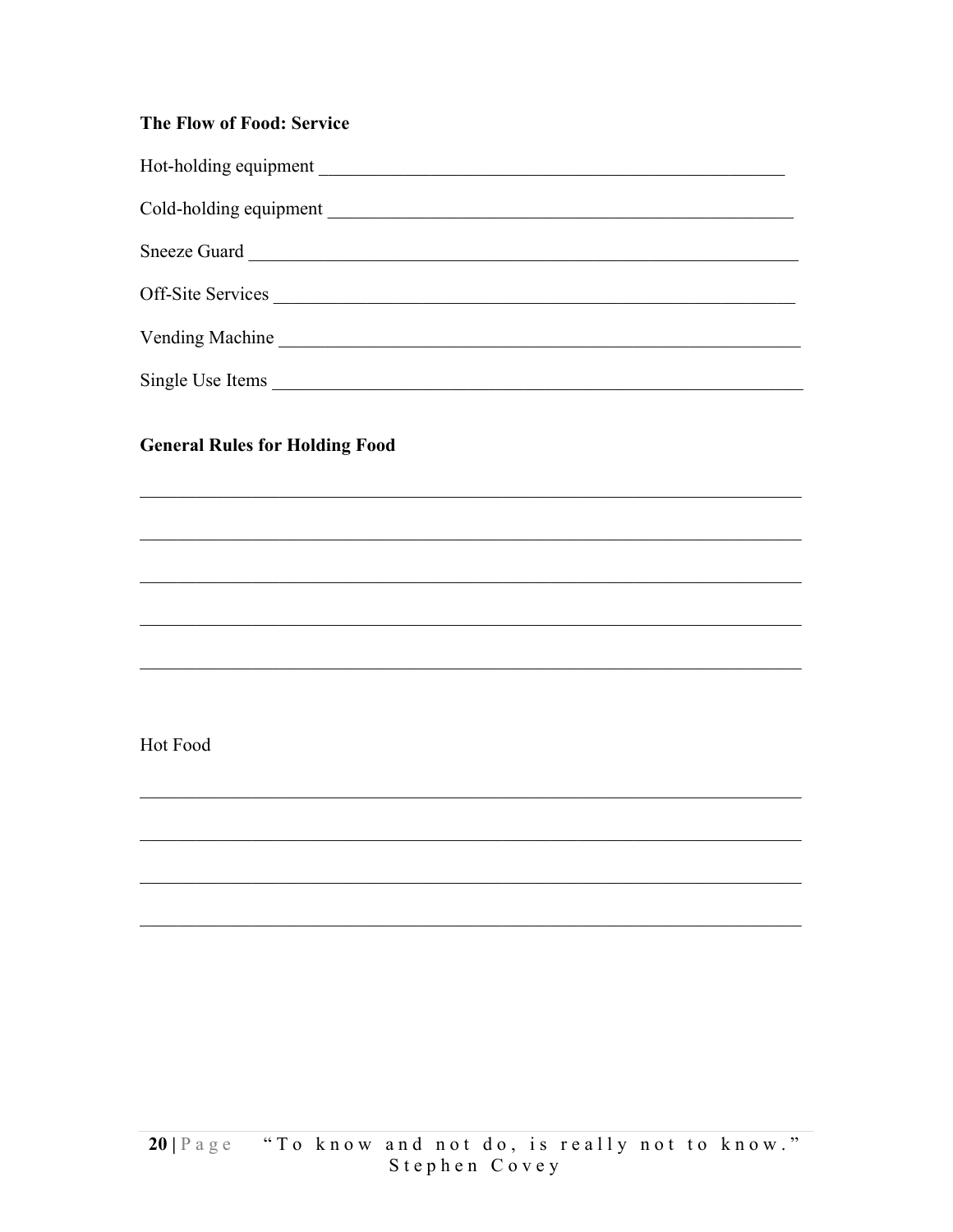| Cold Food                                                                                                                                             |  |
|-------------------------------------------------------------------------------------------------------------------------------------------------------|--|
| ,我们也不能在这里的时候,我们也不能在这里的时候,我们也不能在这里的时候,我们也不能会不能会不能会不能会不能会不能会不能会不能会。<br>第2012章 我们的时候,我们的时候,我们的时候,我们的时候,我们的时候,我们的时候,我们的时候,我们的时候,我们的时候,我们的时候,我们的时候,我们的时候,我 |  |
| ,我们也不能在这里的人,我们也不能在这里的人,我们也不能在这里的人,我们也不能在这里的人,我们也不能在这里的人,我们也不能在这里的人,我们也不能在这里的人,我们也                                                                     |  |
|                                                                                                                                                       |  |
|                                                                                                                                                       |  |
|                                                                                                                                                       |  |
|                                                                                                                                                       |  |
| Holding Food without Temperature Control                                                                                                              |  |
| ,我们也不能在这里的人,我们也不能在这里的人,我们也不能在这里的人,我们也不能在这里的人,我们也不能在这里的人,我们也不能在这里的人,我们也不能在这里的人,我们也                                                                     |  |
|                                                                                                                                                       |  |
|                                                                                                                                                       |  |
| ,我们也不能在这里的人,我们也不能在这里的人,我们也不能在这里的人,我们也不能在这里的人,我们也不能在这里的人,我们也不能在这里的人,我们也不能在这里的人,我们也                                                                     |  |
|                                                                                                                                                       |  |
|                                                                                                                                                       |  |
|                                                                                                                                                       |  |
|                                                                                                                                                       |  |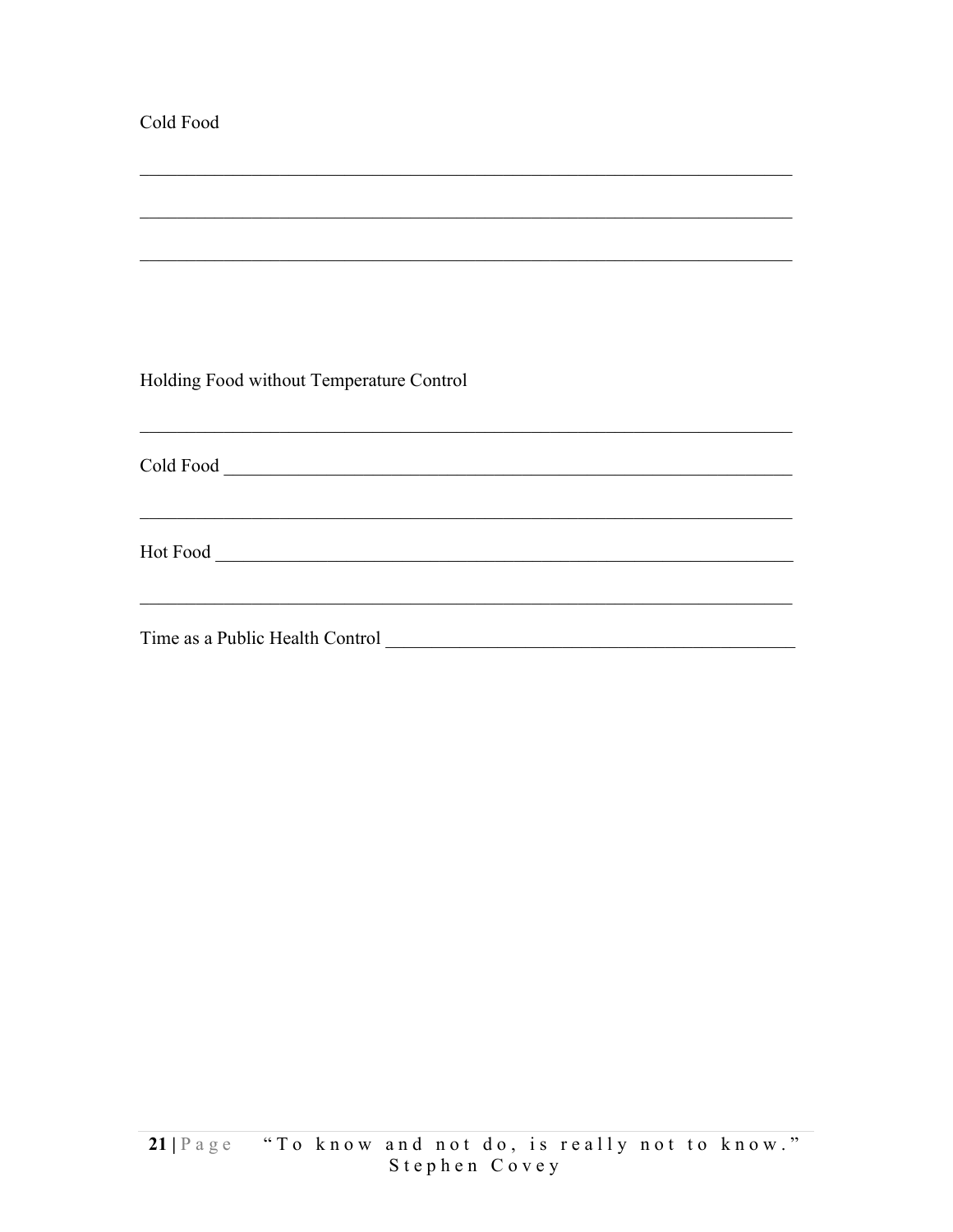#### **Serving Food Safely**

#### Kitchen Staff

| Wait Staff (Servers) |  |  |
|----------------------|--|--|
|                      |  |  |
|                      |  |  |
|                      |  |  |
|                      |  |  |
|                      |  |  |
|                      |  |  |
|                      |  |  |
|                      |  |  |
|                      |  |  |
|                      |  |  |
|                      |  |  |
|                      |  |  |
|                      |  |  |

#### Re-Serving Food Safely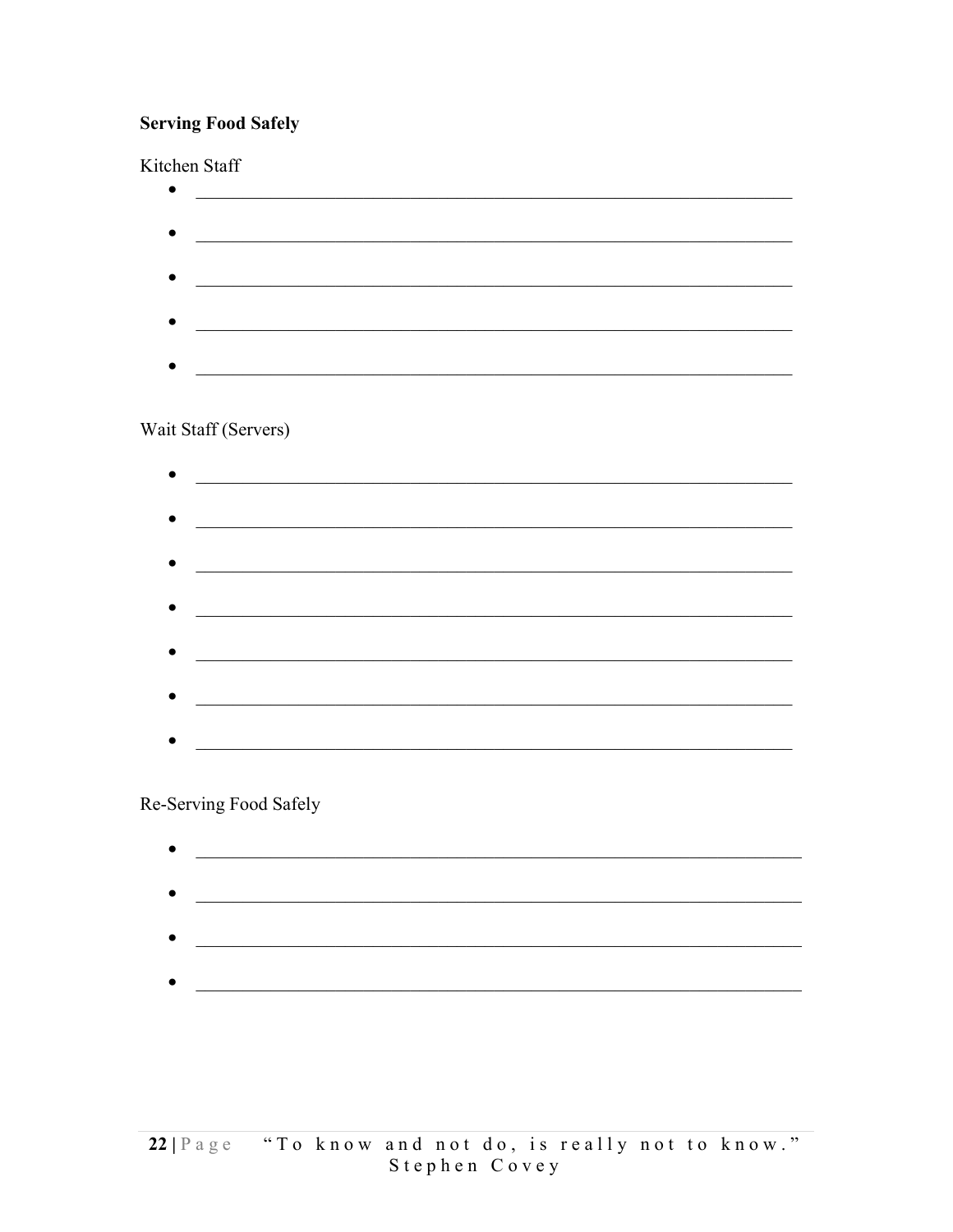#### Self Service Areas

Off Site Services / Delivery

| $\bullet$ | <u> 1989 - Johann John Stone, mars eta bainar eta industrial eta eta baina eta eta eta baina eta eta eta eta eta</u> |
|-----------|----------------------------------------------------------------------------------------------------------------------|
|           |                                                                                                                      |
| $\bullet$ |                                                                                                                      |
|           |                                                                                                                      |
| $\bullet$ |                                                                                                                      |
| $\bullet$ |                                                                                                                      |
|           |                                                                                                                      |
| $\bullet$ |                                                                                                                      |
|           |                                                                                                                      |
|           |                                                                                                                      |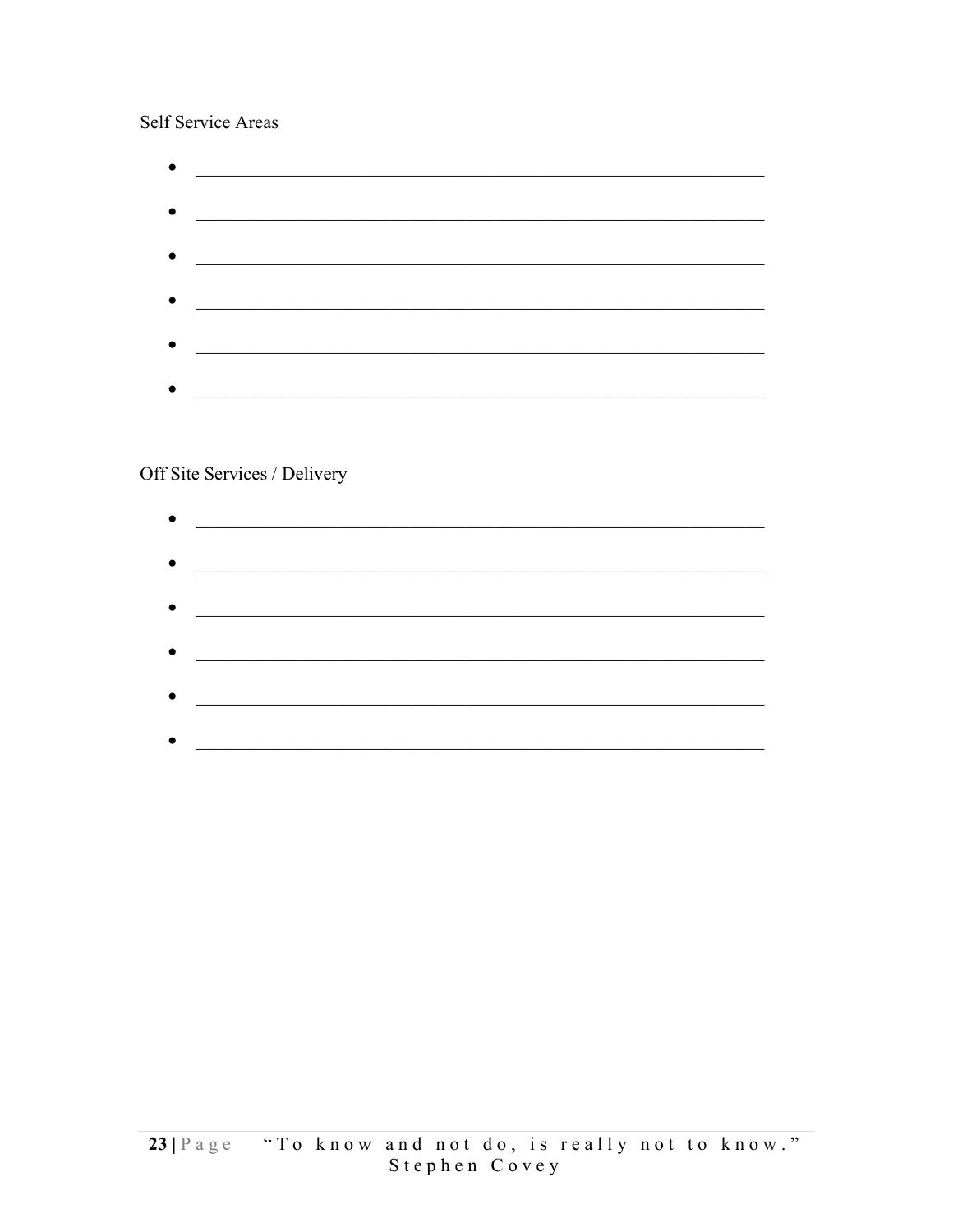#### Catering

| <u> 1990 - Johann Barbara, martin a</u>                                                                               |  |
|-----------------------------------------------------------------------------------------------------------------------|--|
| <u> 1989 - Johann Harry Harry Harry Harry Harry Harry Harry Harry Harry Harry Harry Harry Harry Harry Harry Harry</u> |  |
| <u> 1990 - Johann Barbara, martin a</u>                                                                               |  |
|                                                                                                                       |  |
|                                                                                                                       |  |
|                                                                                                                       |  |

#### Vending Machines

| $\bullet$ |  |
|-----------|--|
|           |  |
| $\bullet$ |  |
|           |  |
| $\bullet$ |  |
|           |  |
|           |  |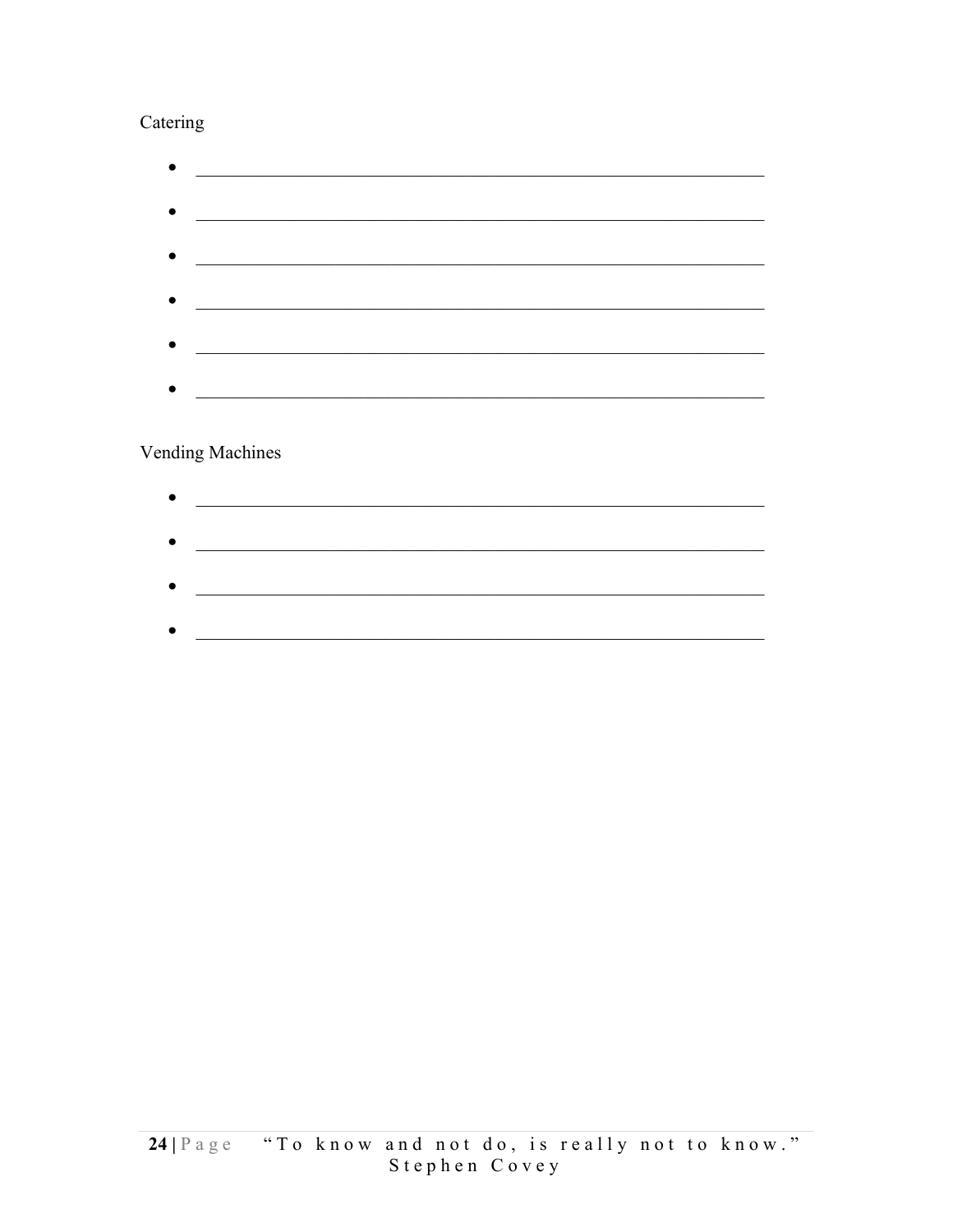#### $\sim$  8  $\sim$  Food Safety Management

Food Safety Management System (FSMS)

"Prepare to overcome food safety risks that will occur!"

- Requires Commitment!! At all levels from the leaders to the Staff!
- Requires Systems SOPs, SSOPs, Recipes, USCG TTP, FDA Food Code
- Requires Training Education, Initial and Ongoing, "Practice makes better"
- Proper Facilities- Designed for proper cleaning and sanitizing and designed with the flow of food in mind.
- Execution verification, to know that the training and procedures are actually being followed
- 1. Know your suppliers and their food safety practices
- 2. Know your regulations and compliance processes
- 3. Practice retail food safety habits to stay in business and keep people safe.

Active Managerial Control \_\_\_\_\_\_\_\_\_\_\_\_\_\_\_\_\_\_\_\_\_\_\_\_\_\_\_\_\_\_\_\_\_\_\_\_\_\_\_\_\_\_\_\_\_\_\_\_\_

Hazard Analysis Critical Control Point (HACCP) \_\_\_\_\_\_\_\_\_\_\_\_\_\_\_\_\_\_\_\_\_\_\_\_\_\_\_\_\_\_\_\_\_

#### Prerequisites for a Food Safety Program

- For your Food Safety Management system to be effective, you must first have the following Food Safety Programs in place.
- 1. Personal Hygiene Program
- 2. Supplier Selection and Specification Programs
- 3. Sanitation Program
- 4. Pest Control Program
- 5. Facility Design and Equipment Maintenance Programs
- 6. Food Safety Training Programs

#### Active Managerial Control (CAL CODE)

Name the "Five Most Common Risk Factors"

| 1. $37\%$ |
|-----------|
| 2. $19%$  |
| 3. $16\%$ |
| 4. $11\%$ |
| 5. $6\%$  |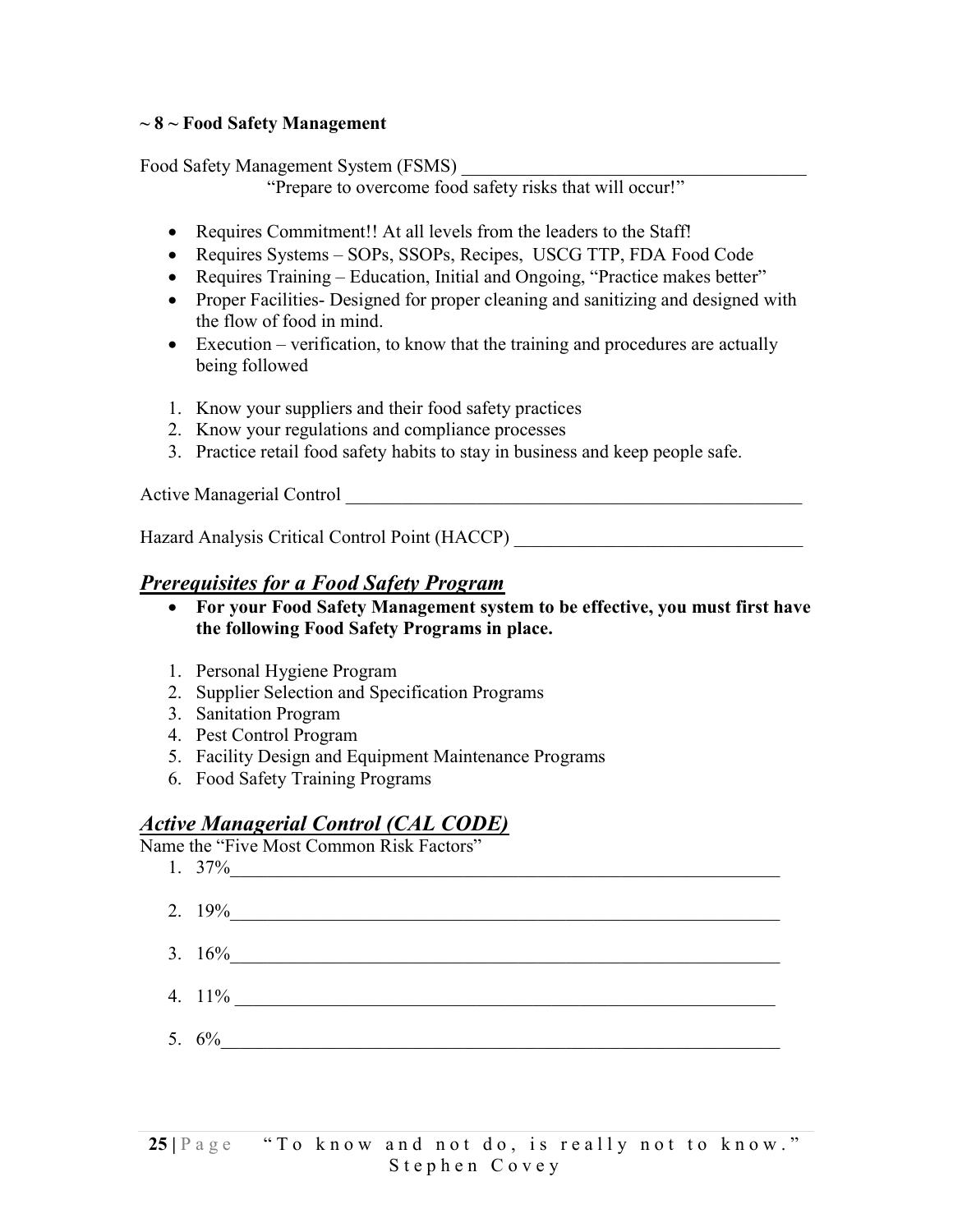#### The Active Managerial Control Approach

- 1. Consider the five risk factors as they apply throughout the flow of food and identify any issues that could impact food safety.
- 2. Develop policies and procedures that address the issues that were identified
- 3. Regularly monitor the policies and procedures that have been developed.
- 4. Verify that the policies and procedures you have established are actually controlling the risk factors.

#### **HACCP** Hazard Analysis Critical Control Point "HACCP is a scientific, systematic approach to food safety"

(Excerpt from the FDA backgrounder)

HACCP five preliminary steps

- 1. Assemble the team
- 2. Gather resources
- 3. Identify the product and method of distribution
- 4. Create a flowchart
- 5. Verify (actually walk the flowchart and practice)

HACCP involves seven principles:

- 1. Conduct a Hazard Analysis of each item / recipe
- 2. Identify Critical Control Points
- 3. Establish critical limits for each CCP (Prevent, Eliminate, Reduce to safe levels)
- 4. Establish Monitoring Procedures for the CCP's
- 5. Establish Corrective Actions (when monitoring dictates)
- 6. Establish effective record keeping and documentation
- 7. Establish procedures to verify that the system is working properly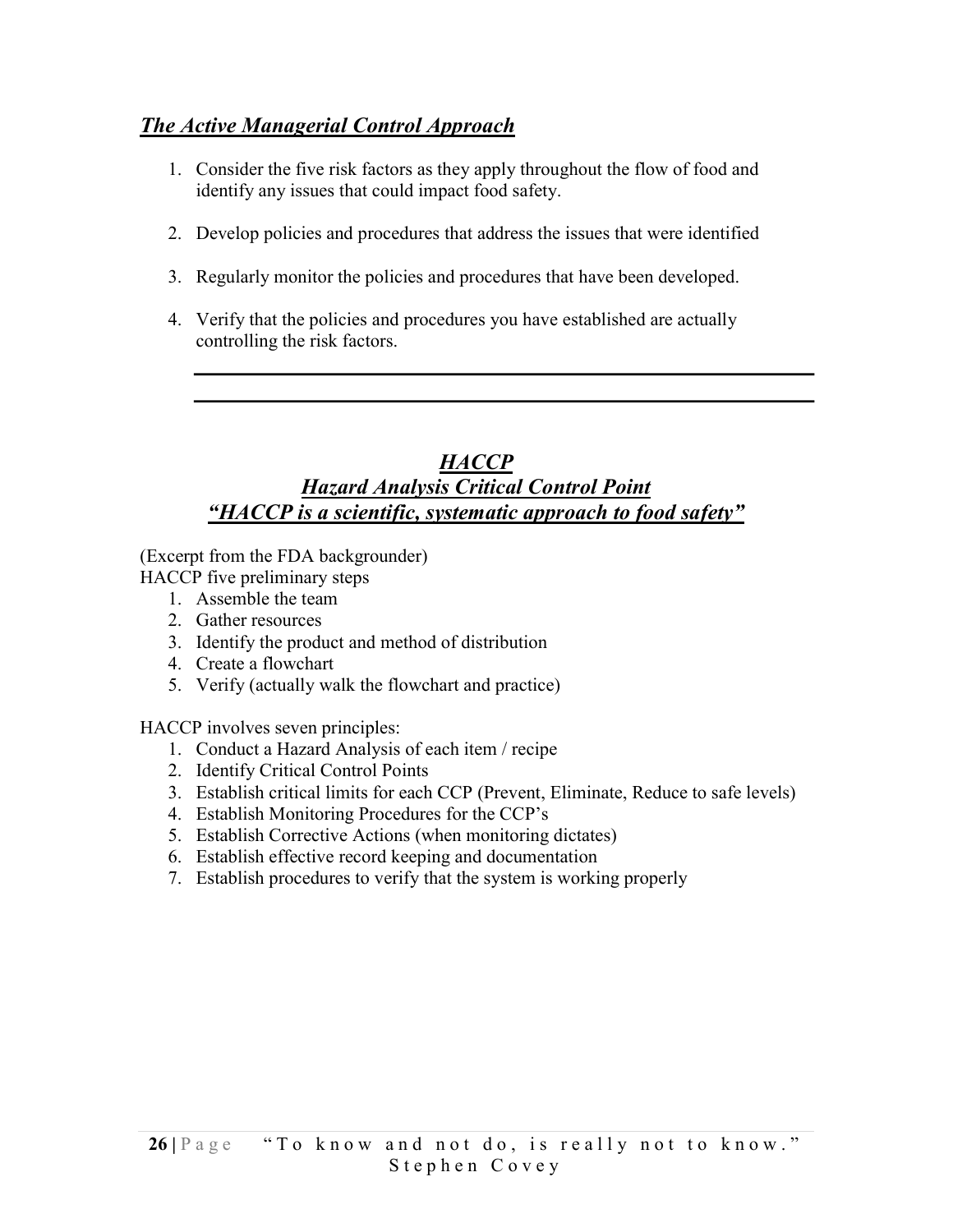#### When a HACCP plan is required

| <u>l.</u>            |
|----------------------|
| 2. $\qquad \qquad$   |
| $3.$ $\qquad \qquad$ |
| 4. $\qquad \qquad$   |
| 5.                   |
| 6.                   |
| 7.                   |
|                      |

#### **Crisis Management**

Develop a Plan

- Develop a crisis management team
- Identify potential crises
- Develop simple instructions for responding to each type of crisis
- Assemble a contact list with names and numbers, and post it by phones.
	- o All team members
		- $\circ$  Outside resources
			- Health services
			- $\blacksquare$  Fire
			- Police
			- Testing labs
			- Issue experts
			- $\blacksquare$ & Management and Headquarters Personnel.
- Develop a crisis communication plan
	- 1. A list of media "responses" (question  $&$  answer sheet)
	- 2. Sample press release that can be adjusted to each incident
	- 3. A list of media contacts to call for press conferences or news briefings.
		- Include a list of "do's  $&$  Don'ts" for dealing with the media
	- o A plan for communicating with employees during the crisis
	- o Assign a trained spokesperson to handle the media relations
	- $\circ$  Assemble a crisis kit for the establishment
	- o Test the plan by running a simulation to make sure it works properly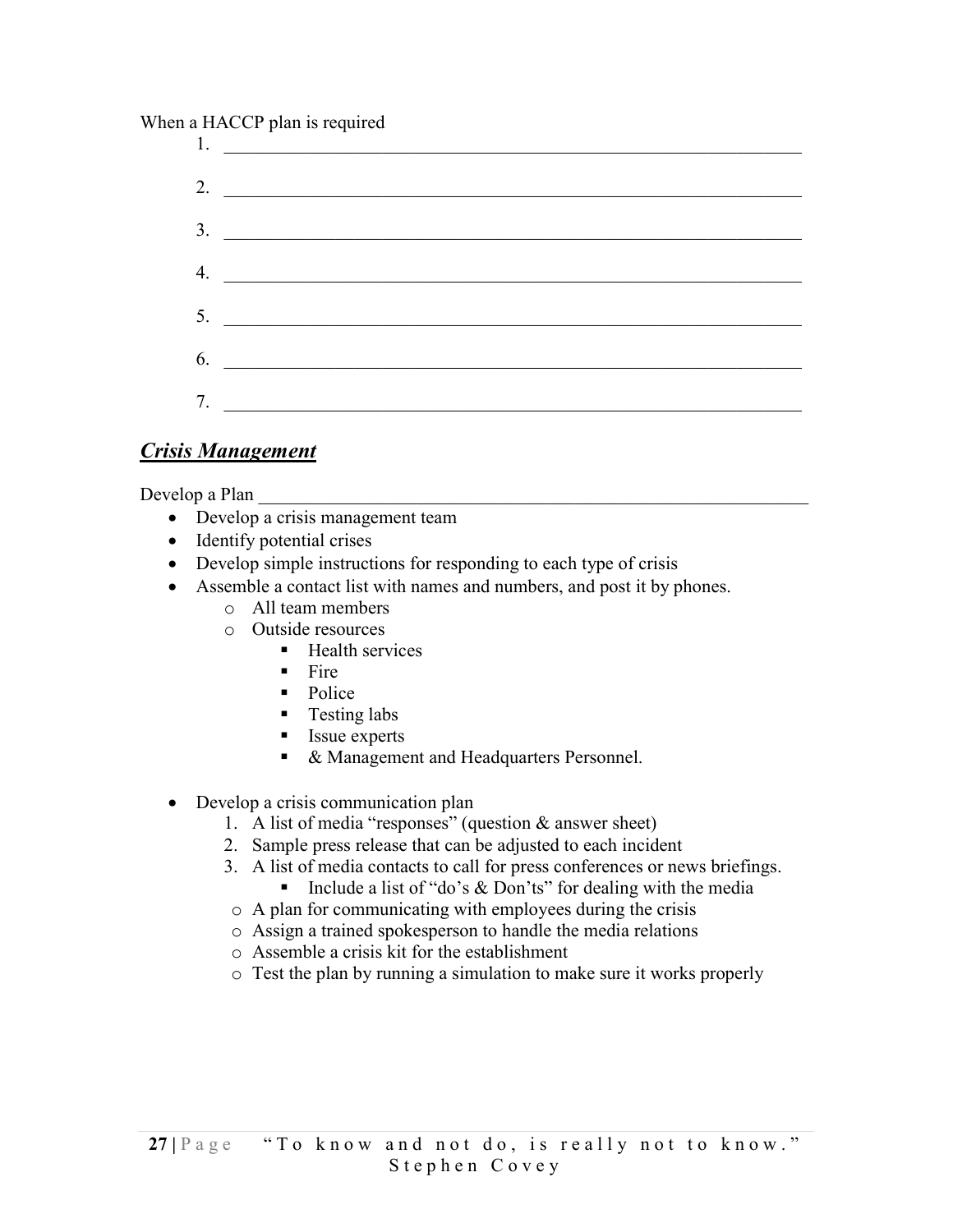- Crisis Response  $\bullet$ 
	- 2.  $\overline{\phantom{a}}$  $3.$ 4.  $\overline{\phantom{a}}$ 7. 8.  $9.$

• Crisis Recovery and Assessment

2.  $\frac{1}{\sqrt{1-\frac{1}{2}}}$  $\frac{3}{2}$ 

Deliberate Contamination of Food A.L.E.R.T.

- $\bullet$
- 
- 
-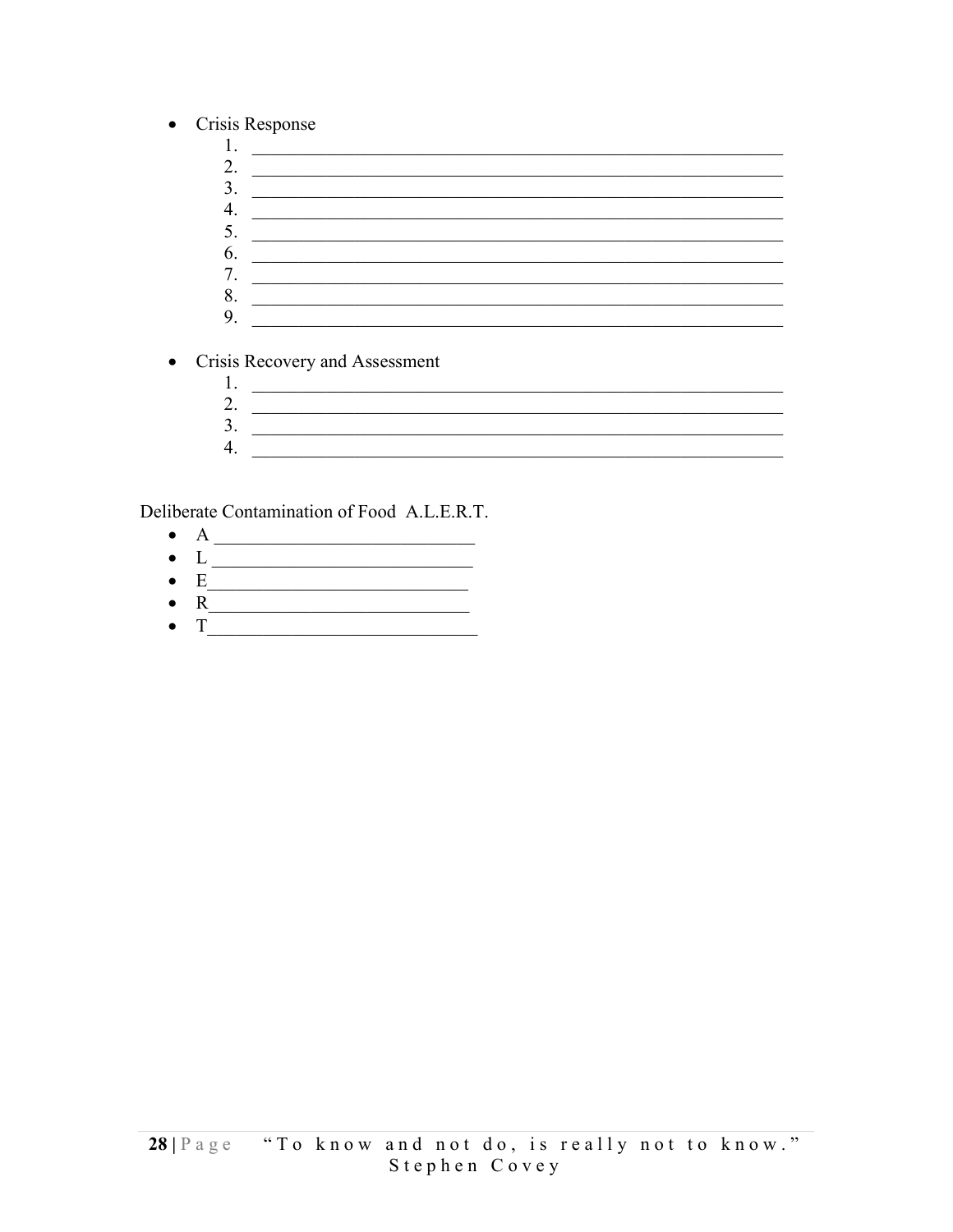### $\sim$  9  $\sim$  Safe Facilities and Pest Management

| Air Gap       |
|---------------|
|               |
|               |
| Potable Water |
|               |
|               |
|               |
|               |
|               |
|               |
|               |
|               |
|               |
|               |
|               |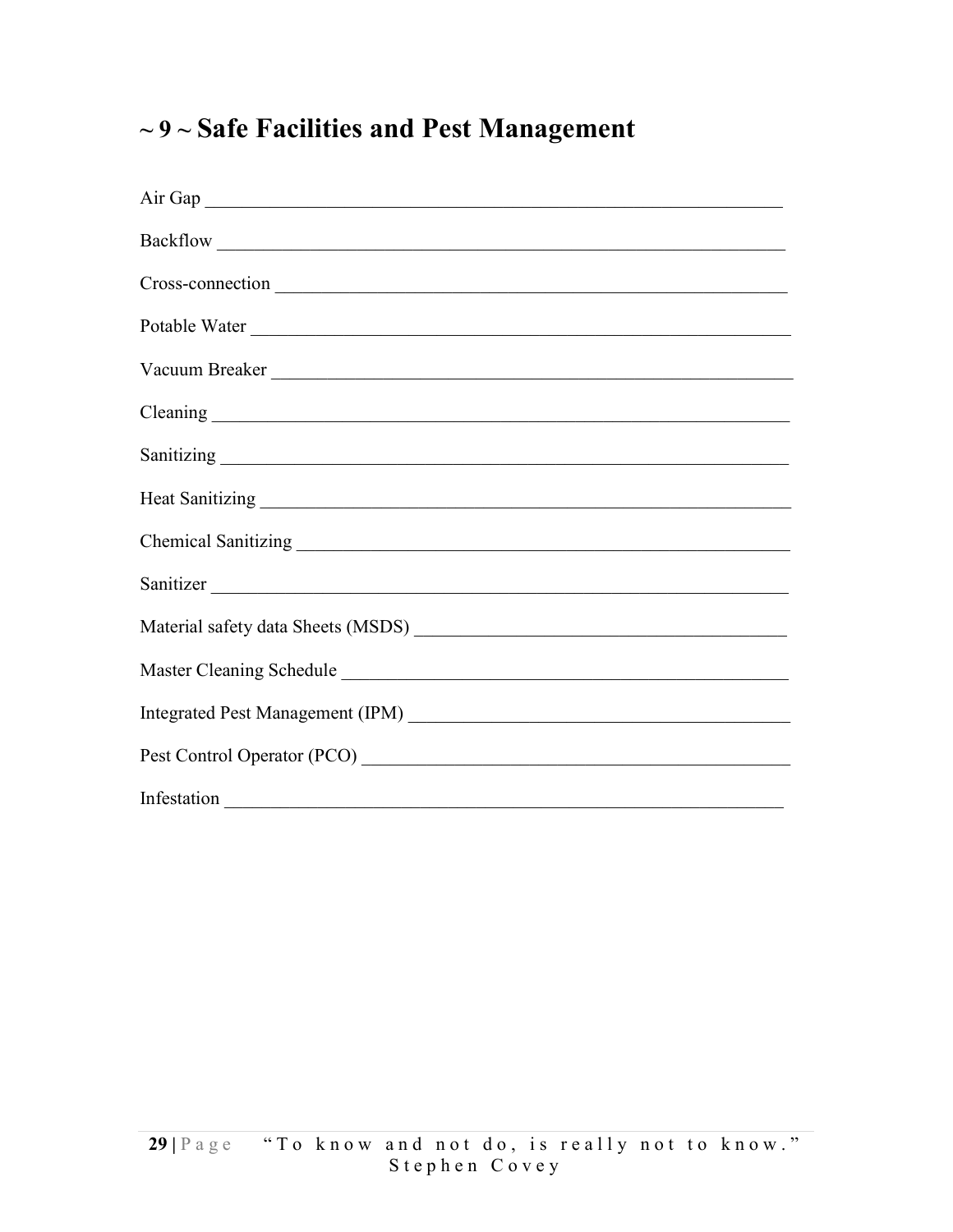#### Sanitary Facilities and Equipment

Designing a Sanitary Establishment

- Layout & Design
	- 1. Workflow
	- 2. Contamination
	- 3. Equipment accessibility
- Plan Review
	- 1. A Proposed Layout & Design
	- 2. Mechanical Plans
	- 3. Type of construction material to be used
	- 4. Types of equipment, names and models, proposed
	- 5. Specifications for utilities, plumbing, and ventilation.

#### Contact the Building and Zoning Department & County Health Department for requirements first!

#### **Materials**

Flooring  $\sim$  (areas to consider for non absorbent flooring)

- \_\_\_\_\_\_\_\_\_\_\_\_\_\_\_\_\_\_\_\_\_\_\_\_\_\_\_\_\_\_\_\_\_\_\_\_\_\_\_\_\_\_\_\_\_\_\_\_\_\_\_\_\_\_\_\_\_\_\_\_\_\_\_  $\mathcal{L}_\text{max}$  , and the contract of the contract of the contract of the contract of the contract of the contract of the contract of the contract of the contract of the contract of the contract of the contract of the contr
- \_\_\_\_\_\_\_\_\_\_\_\_\_\_\_\_\_\_\_\_\_\_\_\_\_\_\_\_\_\_\_\_\_\_\_\_\_\_\_\_\_\_\_\_\_\_\_\_\_\_\_\_\_\_\_\_\_\_\_\_\_\_\_
- $\bullet$  . The contract of the contract of the contract of the contract of the contract of the contract of the contract of

Nonporous Resilient Flooring  $\sim$  (is the best choice because)

- \_\_\_\_\_\_\_\_\_\_\_\_\_\_\_\_\_\_\_\_\_\_\_\_\_\_\_\_\_\_\_\_\_\_\_\_\_\_\_\_\_\_\_\_\_\_\_\_\_\_\_\_\_\_\_\_\_\_\_\_\_\_\_
	-
- 

Hard Surface Flooring (disadvantages)

- 
- $\bullet$  . The contract of the contract of the contract of the contract of the contract of the contract of the contract of
- $\bullet$  , and the contribution of the contribution of the contribution of the contribution of the contribution of the contribution of the contribution of the contribution of the contribution of the contribution of the contri
-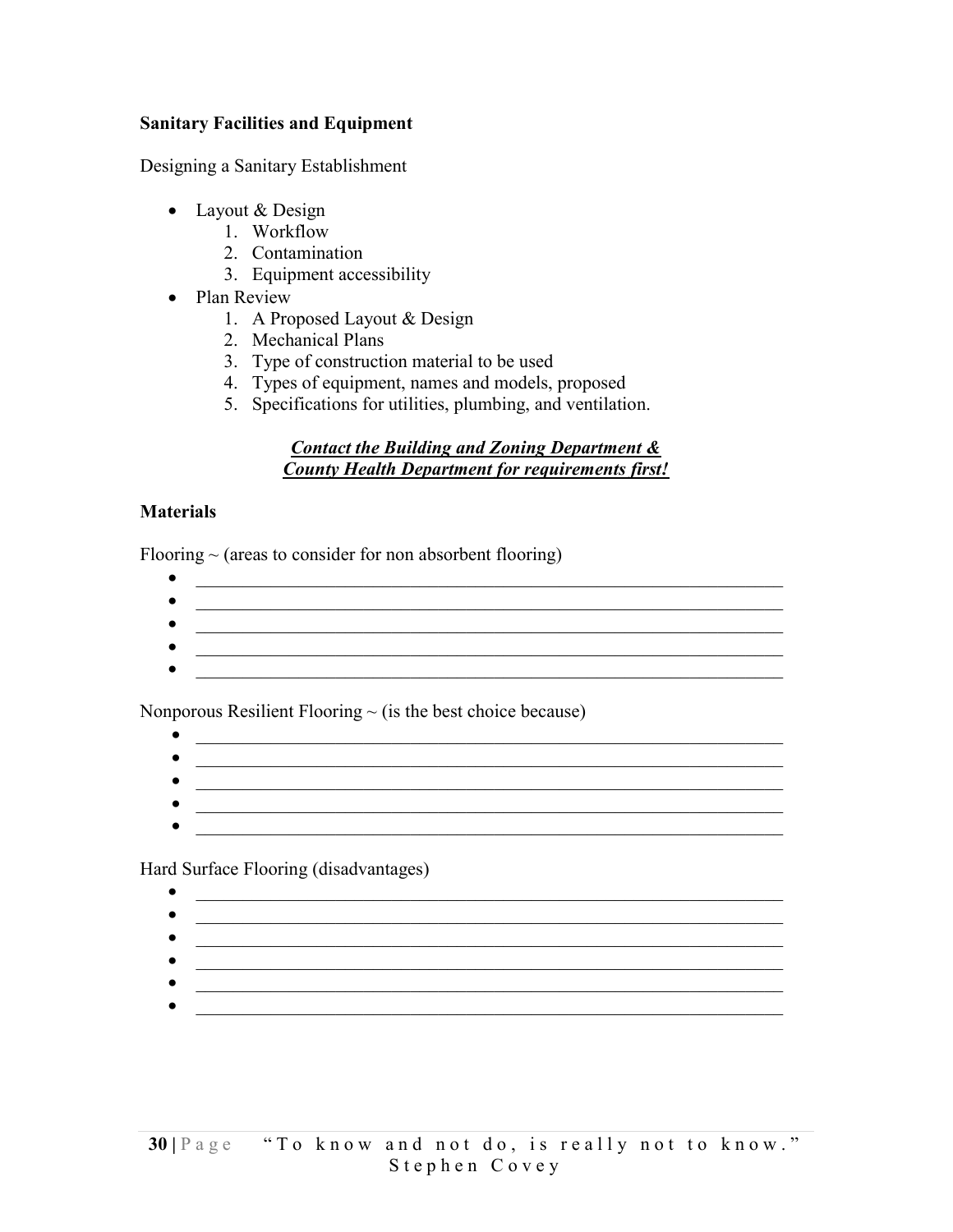Carpeting (areas to avoid Carpeting)

- \_\_\_\_\_\_\_\_\_\_\_\_\_\_\_\_\_\_\_\_\_\_\_\_\_\_\_\_\_\_\_\_\_\_\_\_\_\_\_\_\_\_\_\_\_\_\_\_\_\_\_\_\_\_\_\_\_\_\_\_\_\_\_
- $\overline{\phantom{a}}$  , and the contribution of the contribution of the contribution of the contribution of the contribution of the contribution of the contribution of the contribution of the contribution of the contribution of the
- $\bullet$   $\overline{\phantom{a}}$   $\overline{\phantom{a}}$   $\overline{\phantom{a}}$   $\overline{\phantom{a}}$   $\overline{\phantom{a}}$   $\overline{\phantom{a}}$   $\overline{\phantom{a}}$   $\overline{\phantom{a}}$   $\overline{\phantom{a}}$   $\overline{\phantom{a}}$   $\overline{\phantom{a}}$   $\overline{\phantom{a}}$   $\overline{\phantom{a}}$   $\overline{\phantom{a}}$   $\overline{\phantom{a}}$   $\overline{\phantom{a}}$   $\overline{\phantom{a}}$   $\overline{\phantom{a}}$   $\mathcal{L}_\text{max} = \frac{1}{2} \sum_{i=1}^n \frac{1}{2} \sum_{i=1}^n \frac{1}{2} \sum_{i=1}^n \frac{1}{2} \sum_{i=1}^n \frac{1}{2} \sum_{i=1}^n \frac{1}{2} \sum_{i=1}^n \frac{1}{2} \sum_{i=1}^n \frac{1}{2} \sum_{i=1}^n \frac{1}{2} \sum_{i=1}^n \frac{1}{2} \sum_{i=1}^n \frac{1}{2} \sum_{i=1}^n \frac{1}{2} \sum_{i=1}^n \frac{1}{2} \sum_{i=1}^n$

Special Flooring Needs

- Non-Slip\_\_\_\_\_\_\_\_\_\_\_\_\_\_\_\_\_\_\_\_\_\_\_\_\_\_\_\_\_\_\_\_\_\_\_\_\_\_\_\_\_\_\_\_\_\_\_\_\_\_\_\_\_\_\_\_
- $\bullet$  Coving  $\qquad \qquad$

#### Considerations for specific areas of the facility

Hand washing Stations

 $\bullet$  . The contract of the contract of the contract of the contract of the contract of the contract of the contract of the contract of the contract of the contract of the contract of the contract of the contract of the co  $\mathcal{L}_\mathcal{L}$  , and the set of the set of the set of the set of the set of the set of the set of the set of the set of the set of the set of the set of the set of the set of the set of the set of the set of the set of th

#### Sanitation Standards for Equipment

Purchase only equipment designed with sanitation in mind. Food Contact surfaces must be:

- Safe
- Durable
- Corrosion Resistant
- Nonabsorbent
- Sufficient in weight and thickness to withstand repeated cleaning
- Smooth and easy to clean
- Resistant to pitting, chipping, crazing (spider cracks), scratching, scoring, distortion, and decomposition.

Purchase equipment with labels from:

 NSF International Underwriters laboratories (UL)

These companies have established standards for sanitary equipment, the mark NSF indicates the equipment has been evaluated, tested, and certified.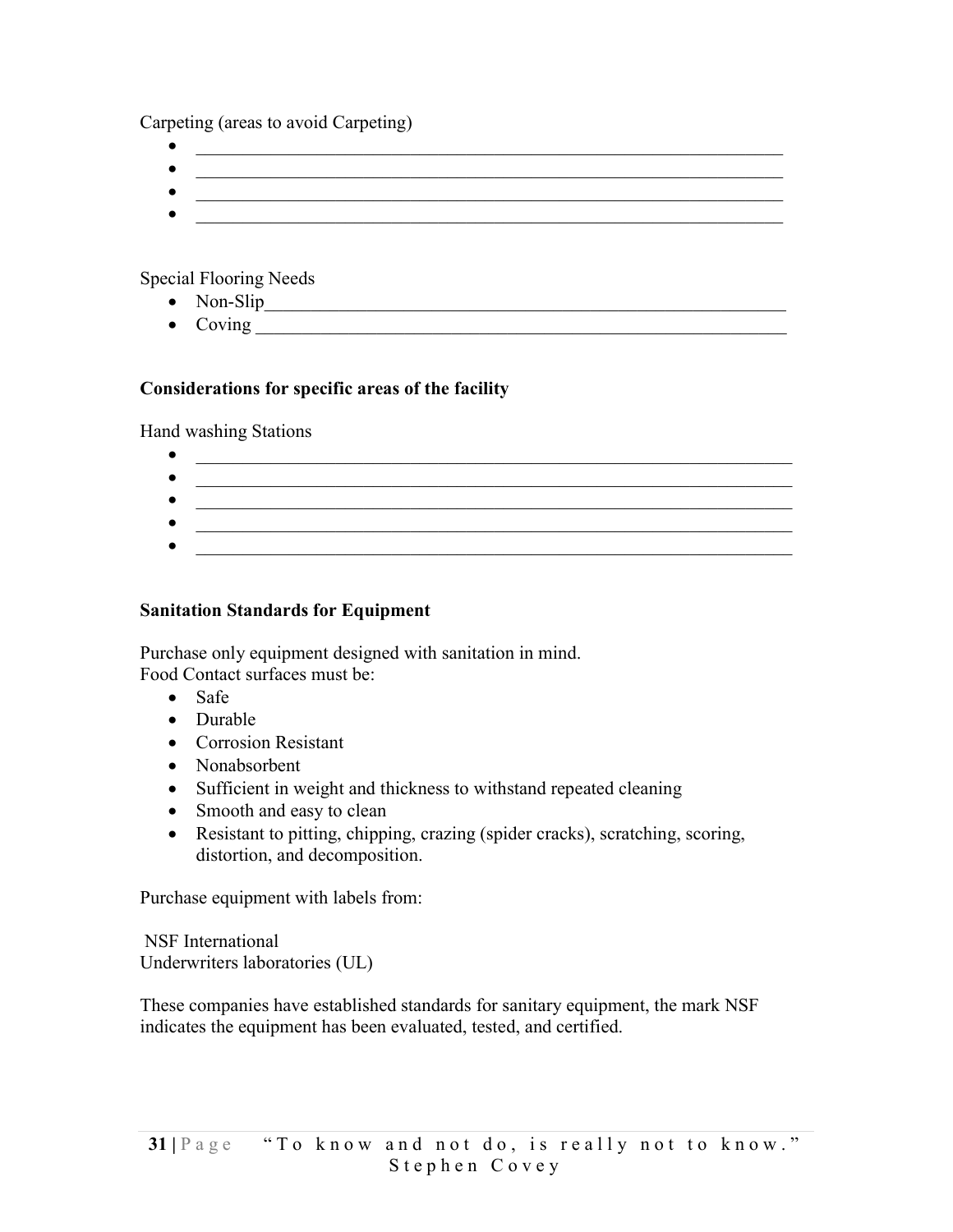Dishwashing Machines

Clean-in-Place Equipment

2.  $\overline{\qquad \qquad }$  $\frac{3}{2}$ 

### **Installing and Maintaining Kitchen Equipment**

**Installing Kitchen Equipment** 

| ◠<br><u>، ،</u>   |  |
|-------------------|--|
| $\mathbf 3$<br>J. |  |
|                   |  |
| 5.                |  |
| 6.                |  |

Maintaining Equipment

### **Utilities**

#### Water Supply

Emergency Plan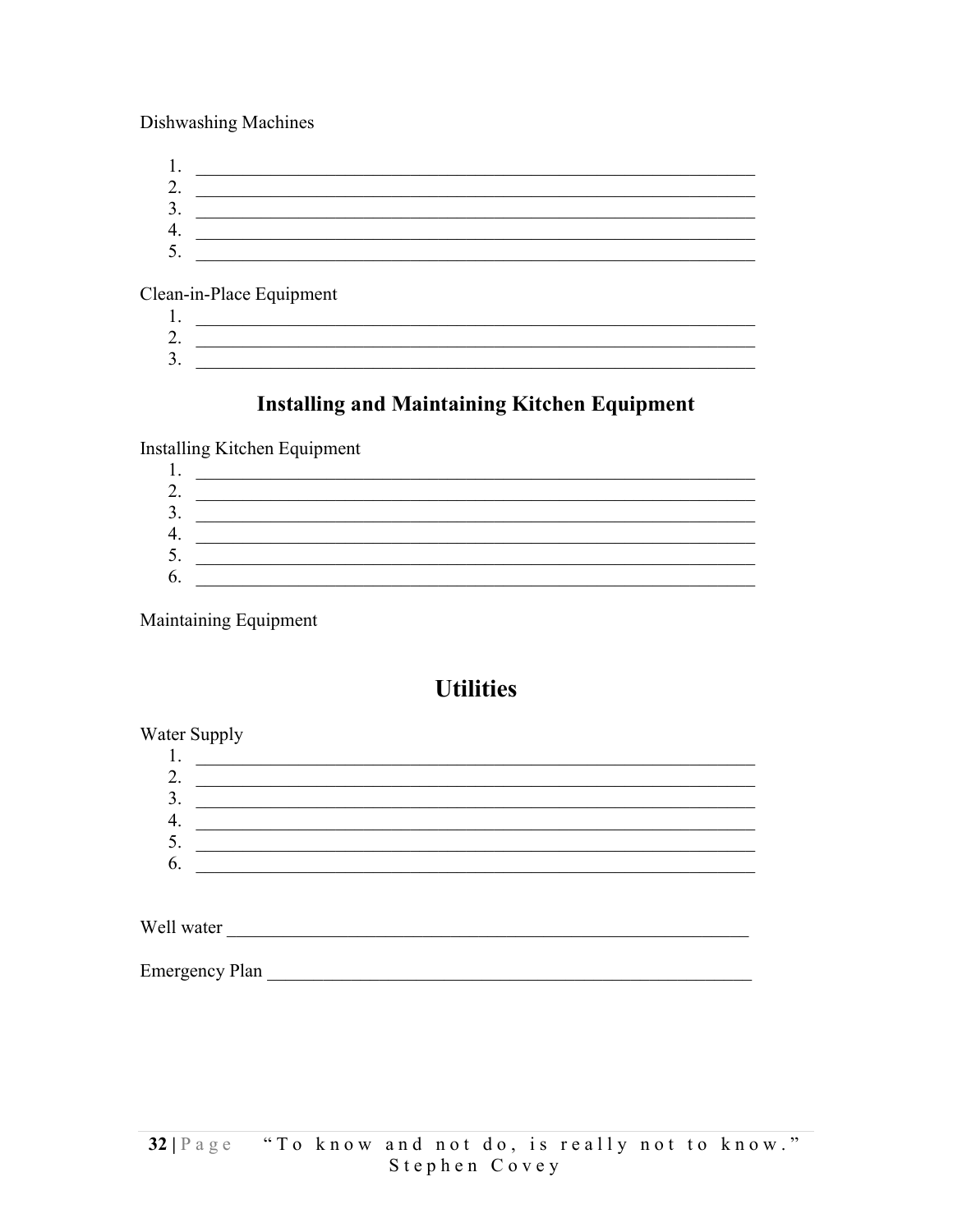### Plumbing

| Ventilation            |
|------------------------|
|                        |
|                        |
| Vegetable waste Bucket |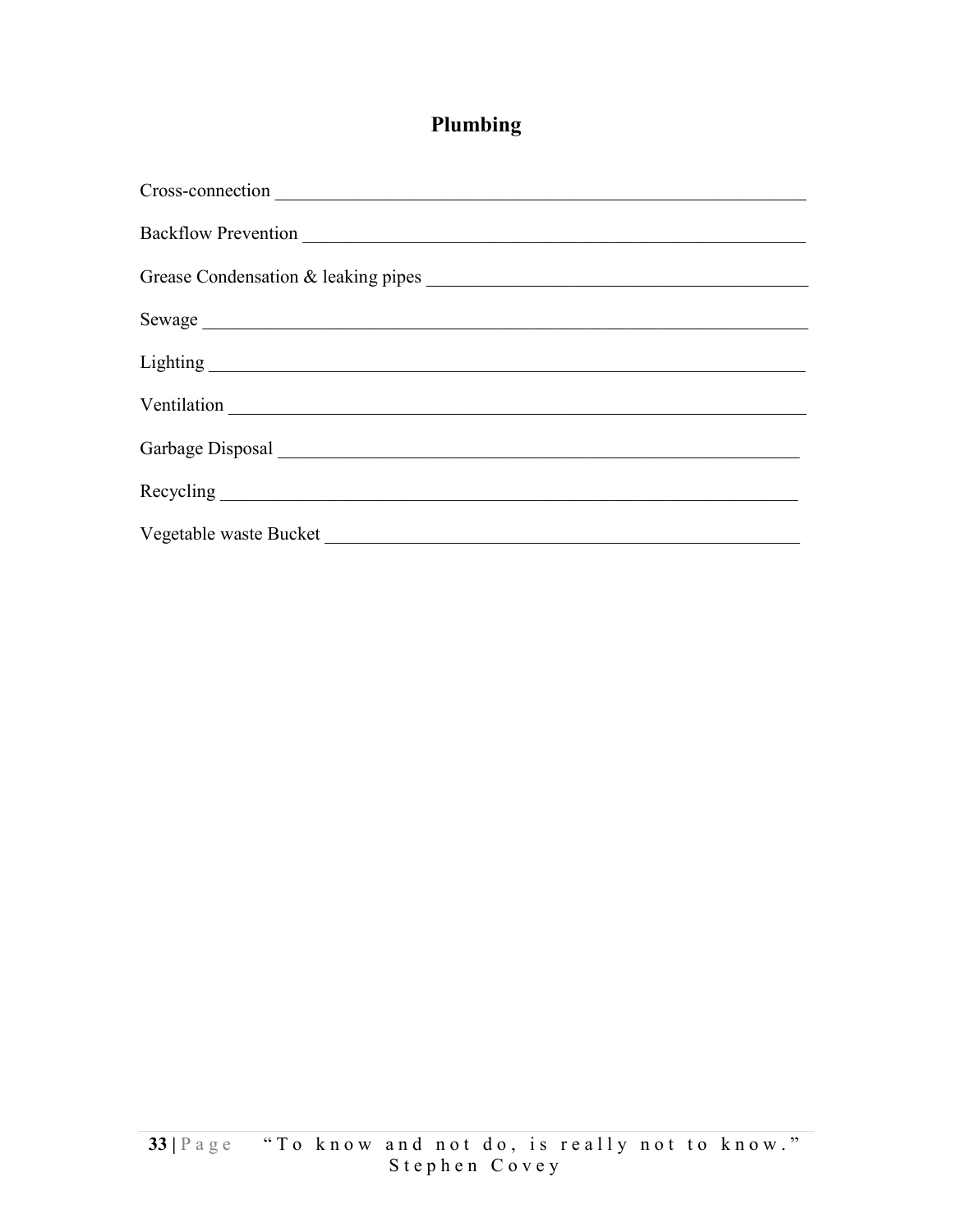### $\sim$  10  $\sim$  Cleaning and Sanitizing

If you don't keep your facility and equipment clean and sanitary, food can become contaminated and you'll make people sick.

Wash, rinse, and sanitize when:

|            | the control of the control of the control of the control of the control of the control of                                     |  |  |
|------------|-------------------------------------------------------------------------------------------------------------------------------|--|--|
|            |                                                                                                                               |  |  |
|            | <b>Cleaning Agents</b>                                                                                                        |  |  |
|            | <u> 1989 - Johann John Stone, mars et al. 1989 - John Stone, mars et al. 1989 - John Stone, mars et al. 1989 - John Stone</u> |  |  |
|            | <u> 1989 - Johann John Stone, martin de Brasilia (h. 1989).</u>                                                               |  |  |
|            |                                                                                                                               |  |  |
| Detergents |                                                                                                                               |  |  |
|            |                                                                                                                               |  |  |
|            | <u> 1989 - Johann John Stein, marwolaethau (b. 1989)</u>                                                                      |  |  |
|            |                                                                                                                               |  |  |
|            |                                                                                                                               |  |  |
|            | <b>Solvent Cleaners</b>                                                                                                       |  |  |
|            |                                                                                                                               |  |  |
|            | <u> 1990 - Johann John Stoff, mars and de Brasilian (b. 1980)</u>                                                             |  |  |
|            |                                                                                                                               |  |  |
|            | <b>Acid Cleaners</b>                                                                                                          |  |  |
|            |                                                                                                                               |  |  |
|            |                                                                                                                               |  |  |
|            |                                                                                                                               |  |  |
|            | <b>Abrasive Cleaners</b>                                                                                                      |  |  |
|            |                                                                                                                               |  |  |
|            |                                                                                                                               |  |  |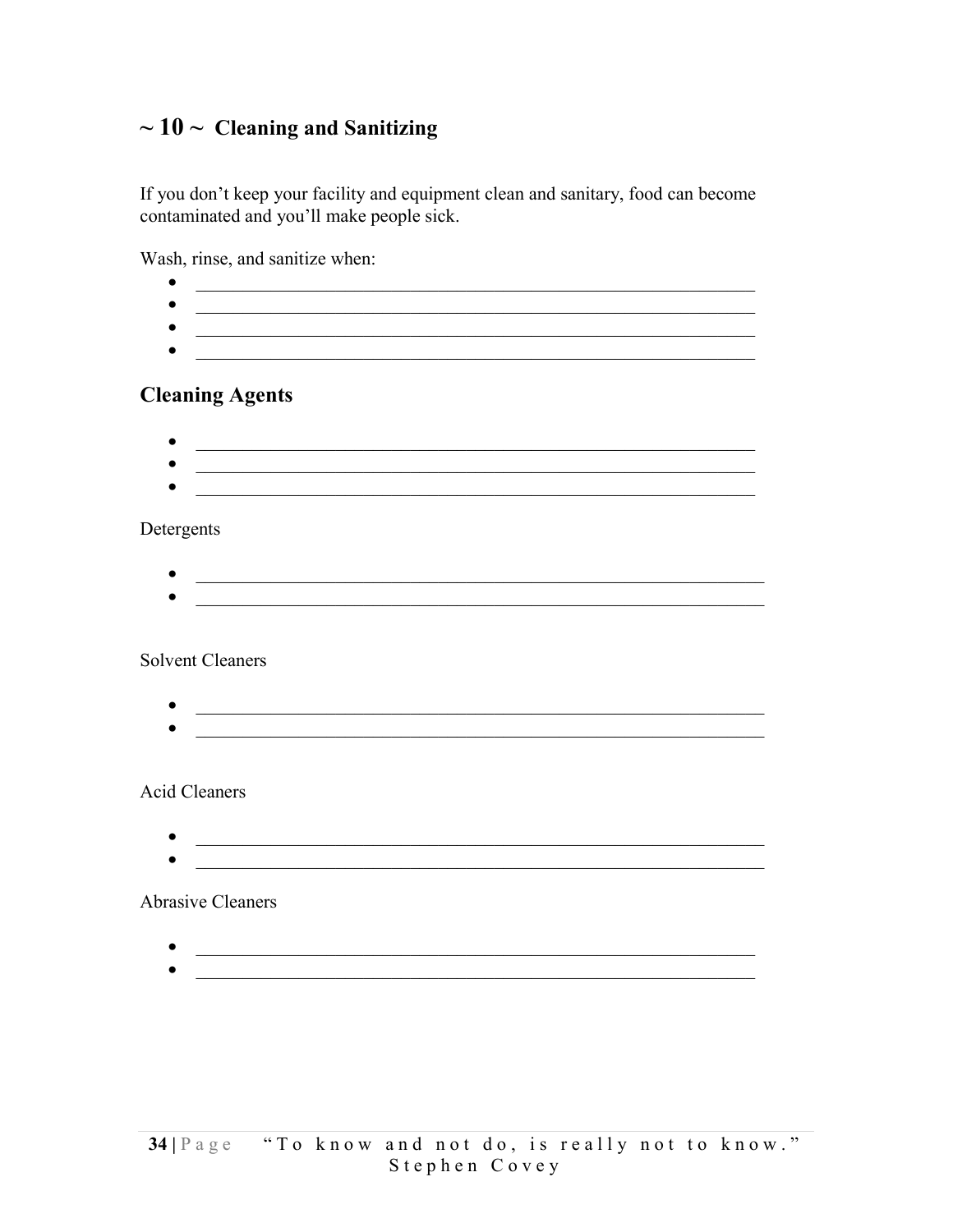#### **Sanitizing**

**Factors Influencing Sanitizer Effectivness** 

- 
- $\bullet$
- $\bullet$
- 

#### **Machine Dishwashing**

Chemical-sanitizing Machines

#### **IMPORTANT!!**

Cleaning & Sanitizing in a "3 Compartment Sink"

#### Properly Set-Up Station

| <u>.</u> |  |
|----------|--|
|          |  |

Before Cleaning and Sanitizing:

| - . |  |
|-----|--|
| ، ب |  |
| . . |  |
|     |  |

#### **Cleaning and Sanitizing Equipment**

**Stationary Equipment** 

| ∍<br><u>L.</u> |  |
|----------------|--|
| 3.             |  |
| т.             |  |
| J.             |  |
| 6.             |  |
| $\tau$         |  |
|                |  |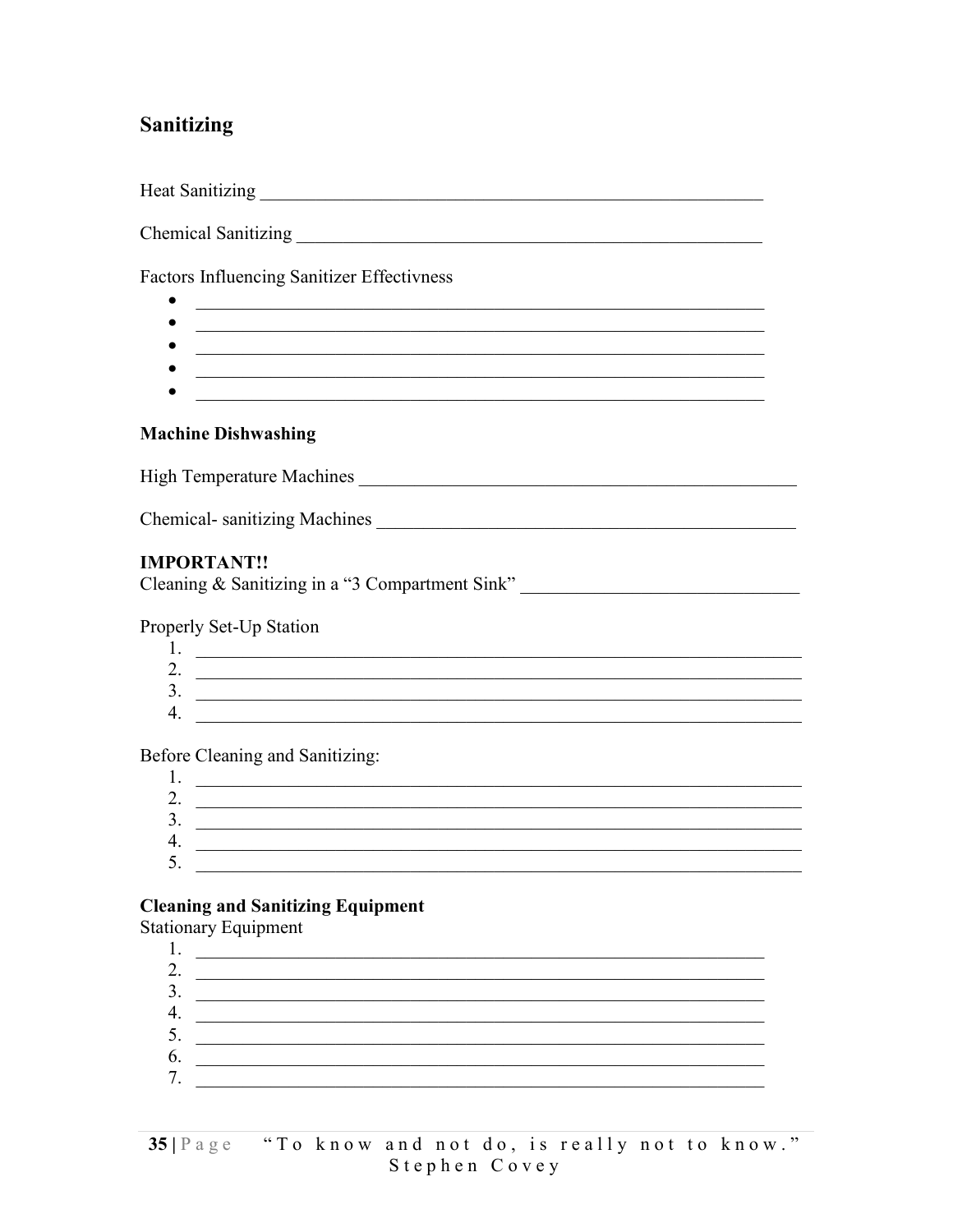#### **Cleaning and Sanitizing the Premises**

**Service Stations** 

2.  $\boxed{\phantom{a}}$  $\frac{1}{2}$ 

#### **Tools for Cleaning**

- Brushes
- Scouring Pads
- Mops & Brooms

#### **Storing Utensils, Tableware and Equipment**

| ⌒<br><u>، ،</u> |  |
|-----------------|--|
| ◠<br>ຸ          |  |
| ∕∣<br>. .       |  |
| ς<br>ັ          |  |

#### **Cleaning Tool and Supplies**

| <b>A</b> |  |
|----------|--|

 $\bullet$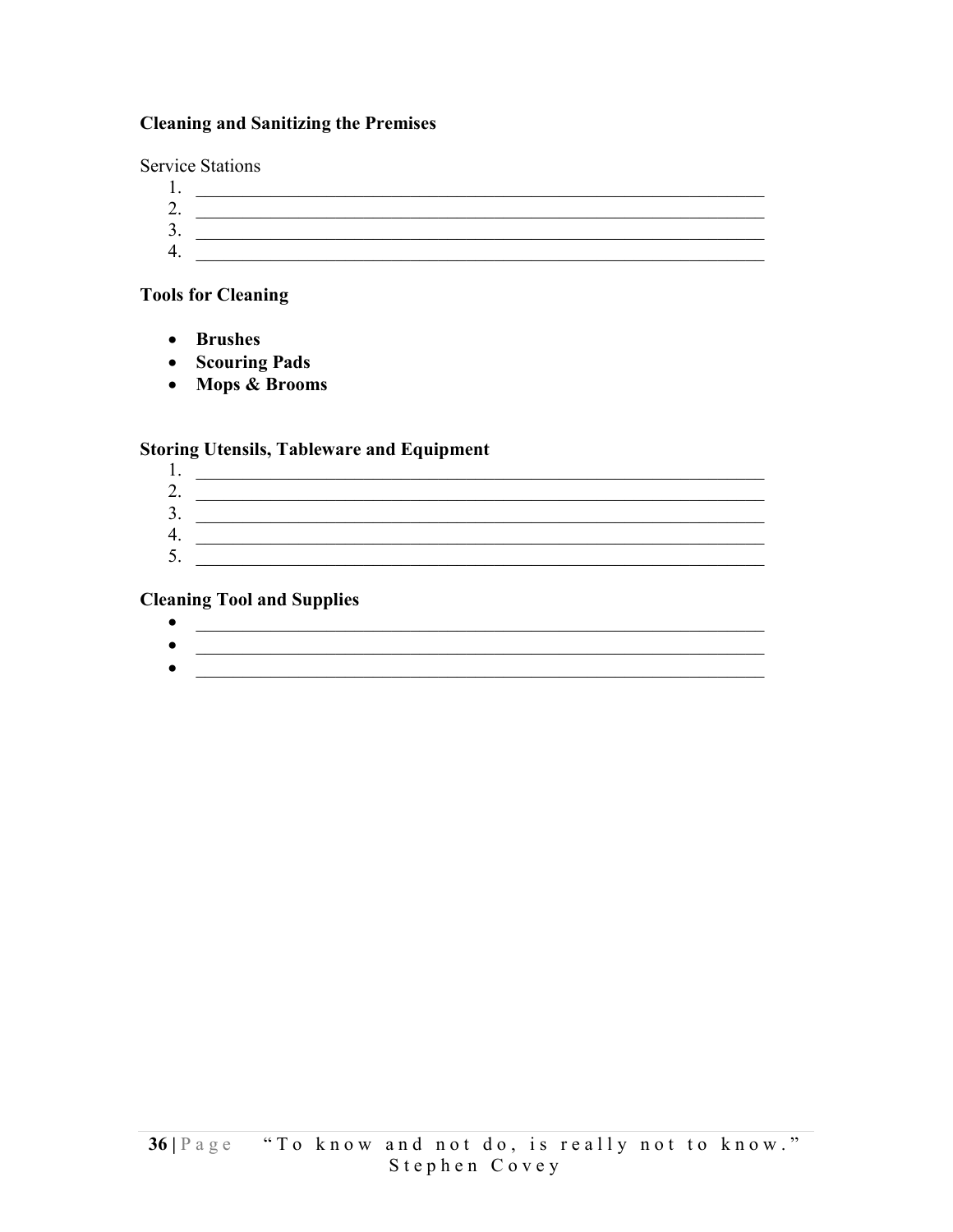#### **Using Hazardous Materials**

#### **Purchase chemicals that are EPA approved for foodservice establishments.**

Set up a MSDS Binder that is available to all employees with all of the "Material Safety Data Sheets" for each chemical you have on site.

#### YOU MUST LABEL IF YOU TRANSFER

#### Labeling

- $\bullet$  Name
- Manufacturers name and address
- Potential hazard of chemical

Safety Data Sheet (SDS) contain the following information:

| . .                     |                                                                                                                                                                                                                                      |
|-------------------------|--------------------------------------------------------------------------------------------------------------------------------------------------------------------------------------------------------------------------------------|
| $\bigcirc$<br><u>L.</u> |                                                                                                                                                                                                                                      |
| 3.                      | <u> 1980 - Jan Barbara Barbara, manazarta da kasas da shekara 1980 - André a Santa Barbara a Santa Barbara a Santa Barbara a Santa Barbara a Santa Barbara a Santa Barbara a Santa Barbara a Santa Barbara a Santa Barbara a San</u> |
| 4.                      |                                                                                                                                                                                                                                      |
| 5.                      |                                                                                                                                                                                                                                      |
| 6.                      |                                                                                                                                                                                                                                      |
| 7<br>$\cdot$            |                                                                                                                                                                                                                                      |
| 8.                      |                                                                                                                                                                                                                                      |

#### Developing a Cleaning Program

- Create a "Master Cleaning Schedule"
	- $\begin{array}{c} \circ \\ \hline \end{array}$  $\begin{array}{cccccccccc} \bullet & \multicolumn{3}{c}{} & \multicolumn{3}{c}{} & \multicolumn{3}{c}{} & \multicolumn{3}{c}{} & \multicolumn{3}{c}{} & \multicolumn{3}{c}{} & \multicolumn{3}{c}{} & \multicolumn{3}{c}{} & \multicolumn{3}{c}{} & \multicolumn{3}{c}{} & \multicolumn{3}{c}{} & \multicolumn{3}{c}{} & \multicolumn{3}{c}{} & \multicolumn{3}{c}{} & \multicolumn{3}{c}{} & \multicolumn{3}{c}{} & \multicolumn{3}{c}{} & \multicolumn{3}{c}{} & \multicolumn{3}{c}{}$  $\circ$   $\qquad$  $\circ$
- Implement the Cleaning Program
	- $\overline{O}$  and  $\overline{O}$  and  $\overline{O}$  and  $\overline{O}$  and  $\overline{O}$  and  $\overline{O}$  and  $\overline{O}$  and  $\overline{O}$  and  $\overline{O}$  and  $\overline{O}$  and  $\overline{O}$  and  $\overline{O}$  and  $\overline{O}$  and  $\overline{O}$  and  $\overline{O}$  and  $\overline{O}$  and  $\overline{O}$  and
- Monitoring the Program
	- $\circ$  $\circ$  $\circ$  $\circ$ <u> 2000 - Jan James James James James James James James James James James James James James James James James J</u>  $\circ$   $\qquad \qquad$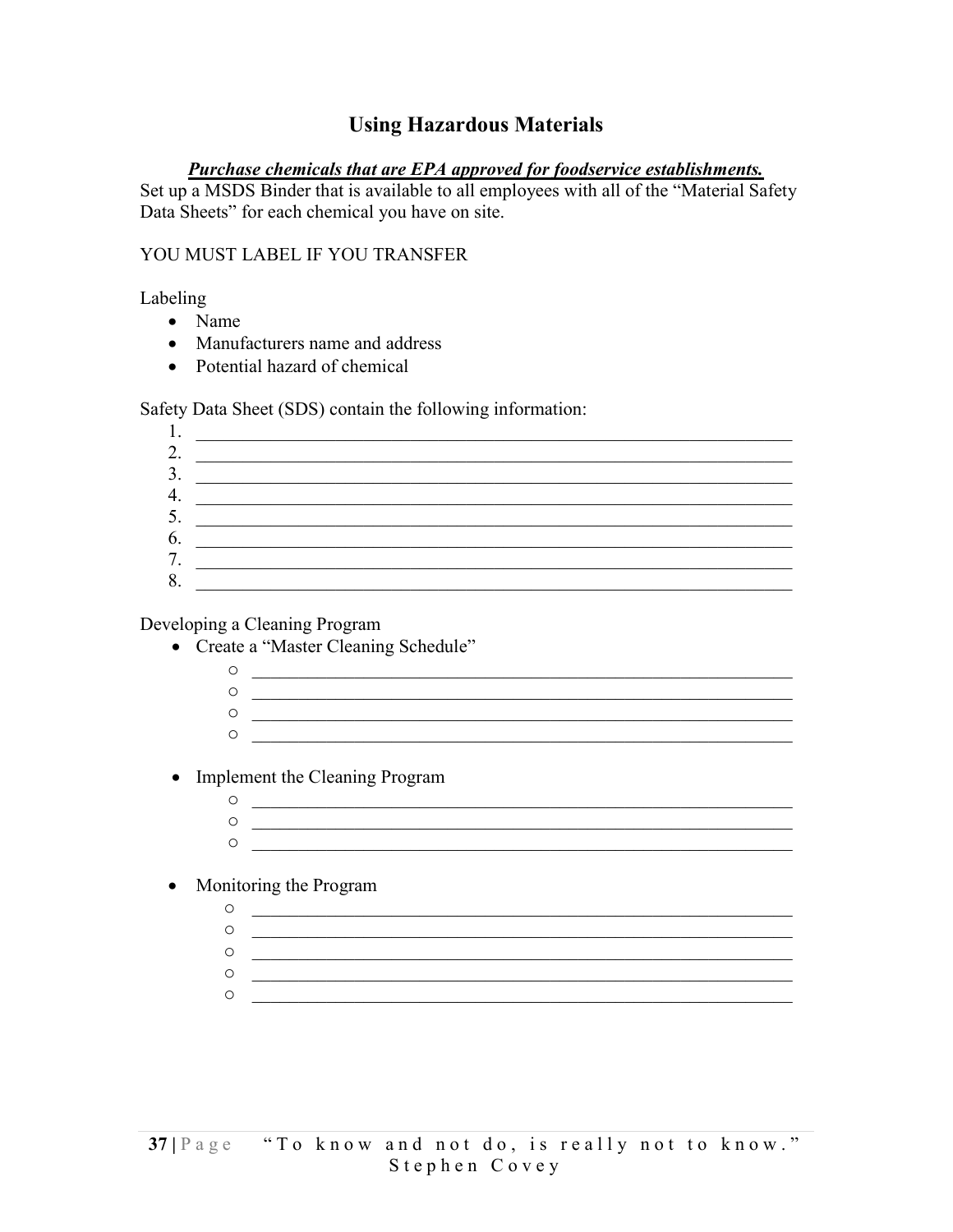#### **Integrated Pest Management (IPM)**



Grounds and Outdoor Dining areas

| О |  |
|---|--|
| O |  |
| O |  |
| O |  |
| O |  |
| О |  |
|   |  |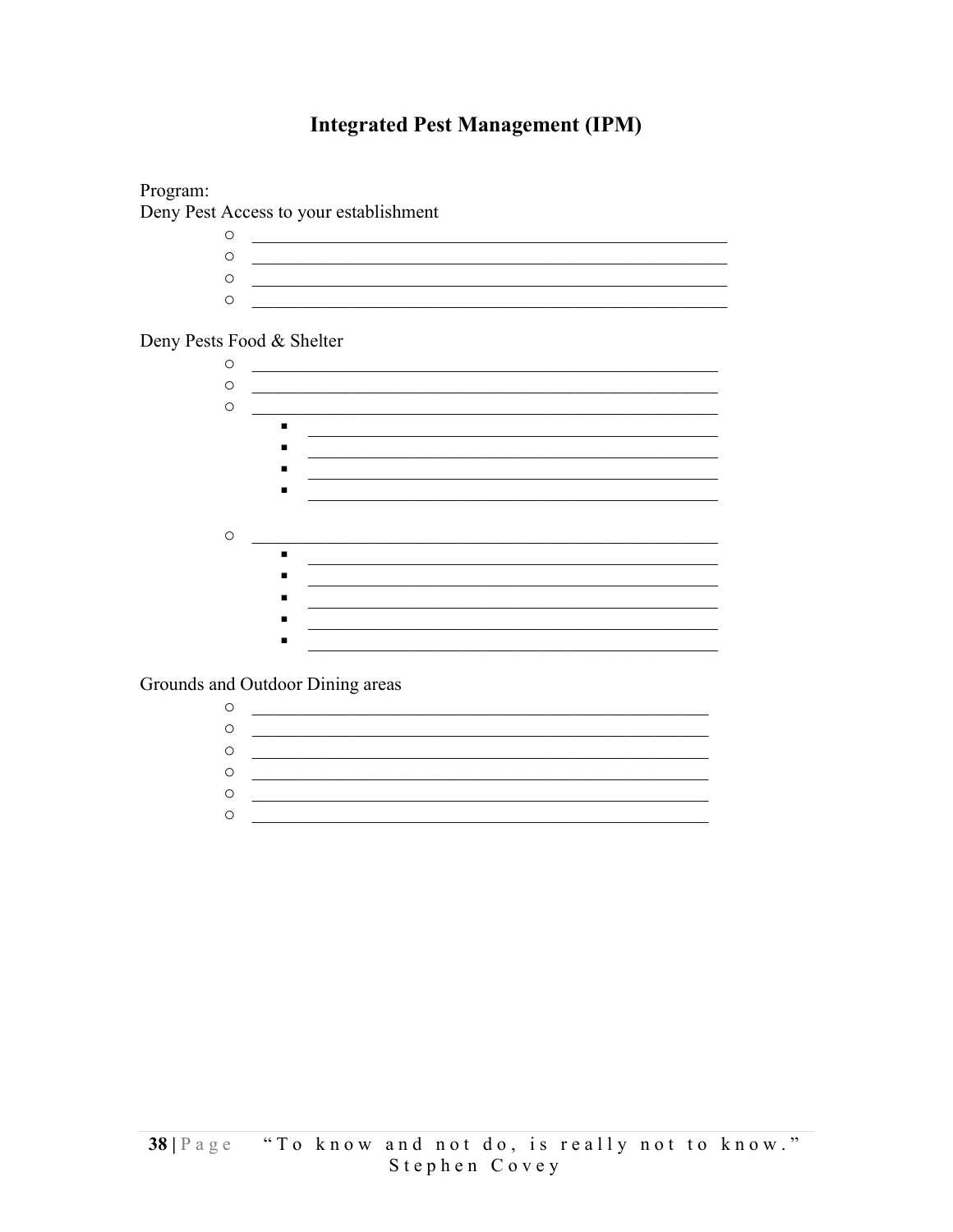### **Identify Pests**

Cockroaches - check for these signs:

Use Glue Traps to find out what type of cockroaches they are.

Rodents – check for these signs

| $\circ$ |  |
|---------|--|
| $\circ$ |  |
| $\circ$ |  |
| $\circ$ |  |
| ∩       |  |
|         |  |

Working with your (PCO) Pest Control Officer

How to choose a PCO

| C |  |
|---|--|
| 0 |  |
| C |  |
| ◠ |  |
| ◠ |  |
|   |  |

Using and Storage of Pesticides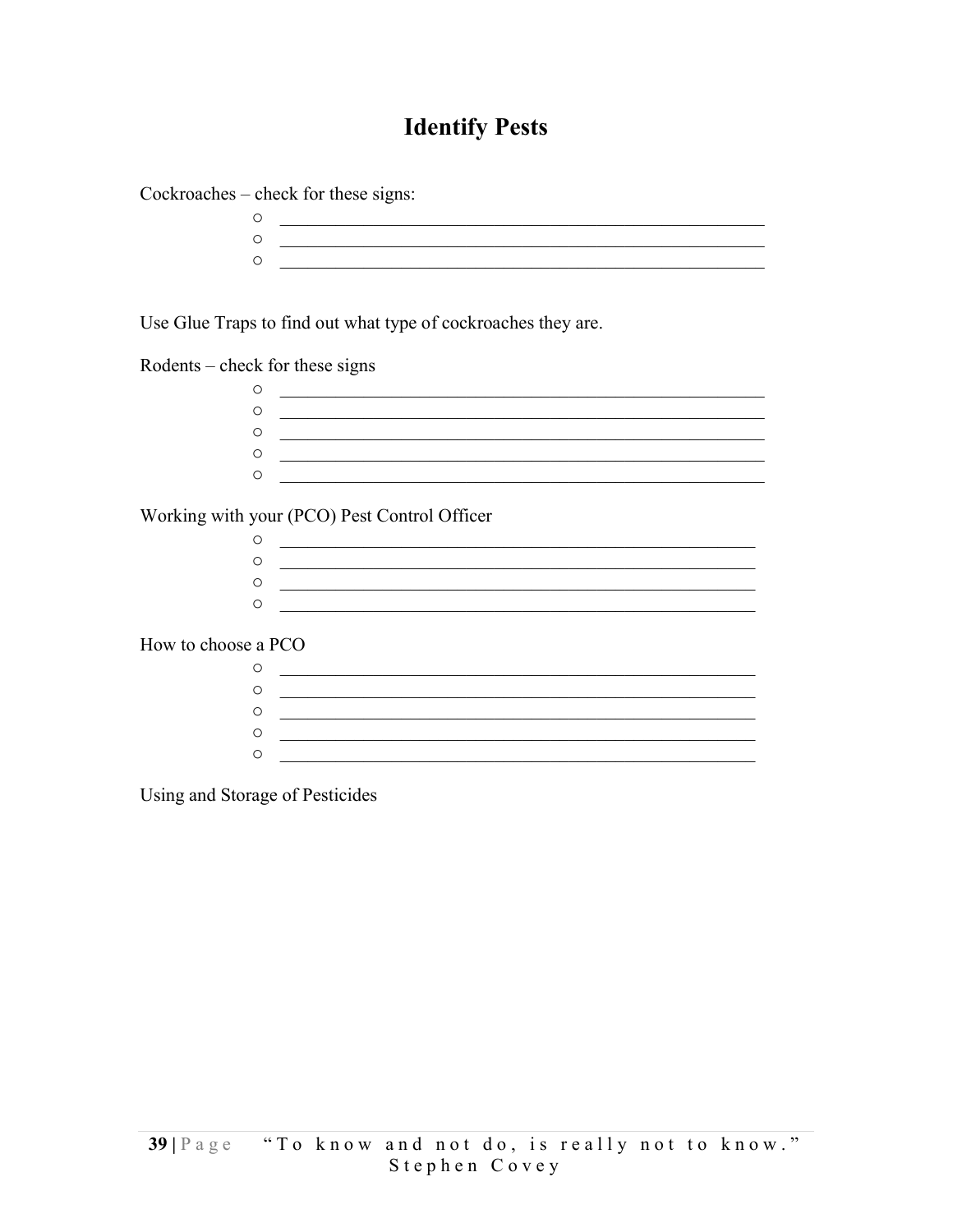### **Food Safety Regulations**

| $\sim$ x $\sim$ Food Safety Regulations and Standards                                                                            |
|----------------------------------------------------------------------------------------------------------------------------------|
|                                                                                                                                  |
|                                                                                                                                  |
| FDA Food Code                                                                                                                    |
| Health Inspector                                                                                                                 |
| Purpose of Inspections:                                                                                                          |
| O<br><u> 1989 - Johann Harry Harry Harry Harry Harry Harry Harry Harry Harry Harry Harry Harry Harry Harry Harry Harry</u>       |
| O                                                                                                                                |
| O<br><u> 1989 - Johann John Stone, markin film ar yn y brenin y brenin y brenin y brenin y brenin y brenin y brenin y</u>        |
| O<br><u> 1989 - Johann Stoff, amerikansk politiker (d. 1989)</u>                                                                 |
| Government Regulatory System for Food                                                                                            |
| <b>FDA</b>                                                                                                                       |
| O<br><u> 1989 - Johann Stoff, amerikansk politiker (d. 1989)</u>                                                                 |
| O<br><u> 1989 - Johann Stoff, amerikansk politiker (d. 1989)</u>                                                                 |
| $\circ$<br><u> 1980 - Johann John Stein, marwolaethau a bhaile an t-Amhain an t-Amhain an t-Amhain an t-Amhain an t-Amhain a</u> |
|                                                                                                                                  |
| Regulation                                                                                                                       |
| O<br><u> 1990 - Johann John Harry Harry Harry Harry Harry Harry Harry Harry Harry Harry Harry Harry Harry Harry Harry H</u>      |
| O                                                                                                                                |
| O                                                                                                                                |
| O                                                                                                                                |
| FDA Food Code 2017                                                                                                               |
| O                                                                                                                                |
| O                                                                                                                                |
| O                                                                                                                                |
| O                                                                                                                                |
| O                                                                                                                                |
| O                                                                                                                                |
| O                                                                                                                                |
| O                                                                                                                                |
|                                                                                                                                  |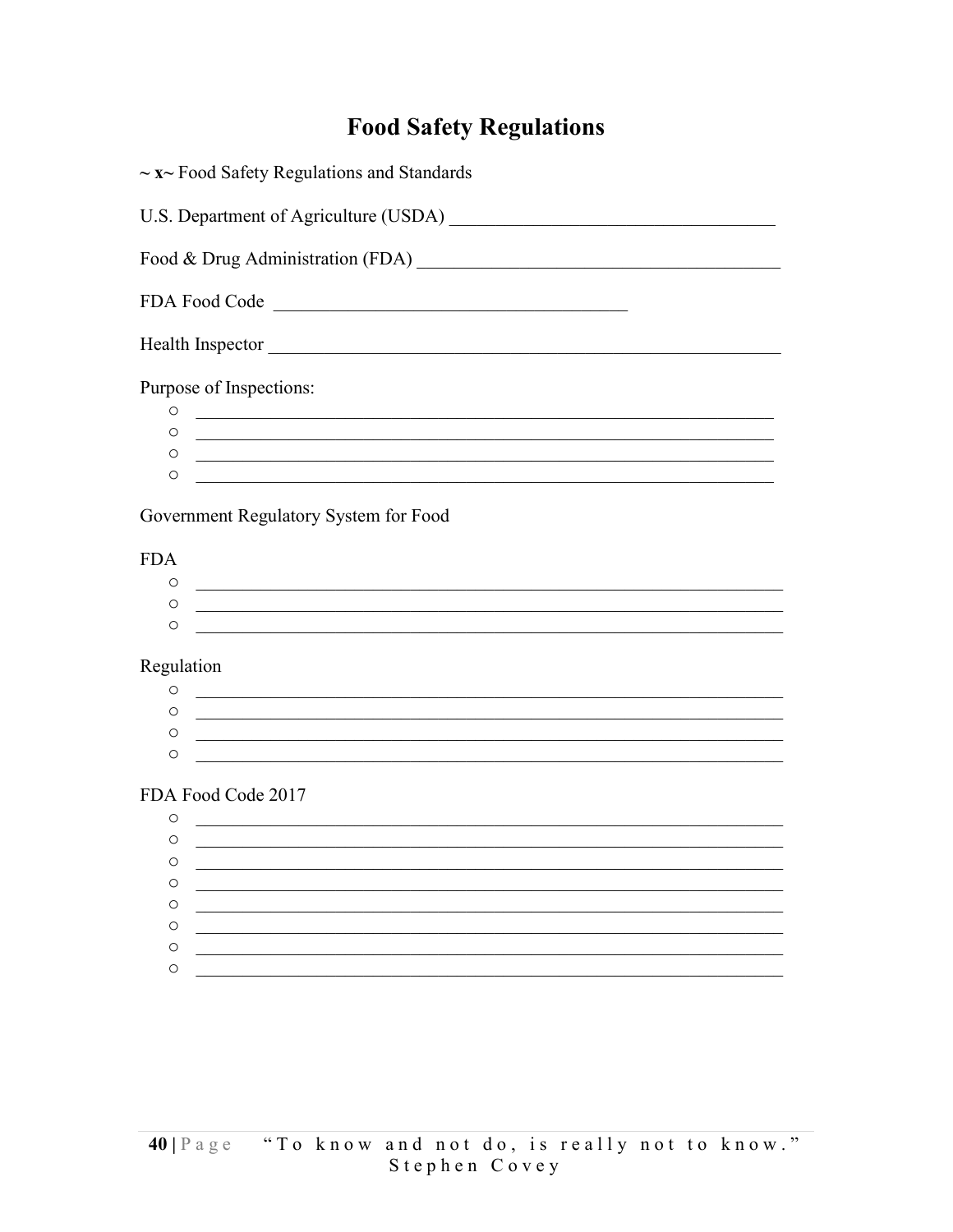#### **The Inspection Process:**

**Traditional Inspections:** 

 $\circ$  $\circ$   $\qquad \qquad$ 

#### **HACCP** Based Inspections:

 $\begin{array}{c} \circ \\ \bullet \\ \hline \end{array}$  $\circ$ <u> 1989 - Jan Barnett, fransk politiker (d. 1989)</u>  $\circ$ 

#### **Inspection Frequency**

<u> 1989 - Johann Stoff, deutscher Stoffen und der Stoffen und der Stoffen und der Stoffen und der Stoffen und de</u>  $\circ$  $\circ$   $\qquad \qquad$ 

#### The Inspection Process

| ◠<br><u>.</u>  |  |
|----------------|--|
| ◠<br>J.        |  |
| т.             |  |
| J.             |  |
| b.             |  |
| $\overline{ }$ |  |

#### Closure

| . .                      |  |
|--------------------------|--|
| $\overline{\phantom{a}}$ |  |
| $\mathbf{R}$<br>J.       |  |
| т.                       |  |
| $\mathcal{L}$ .          |  |
| b.                       |  |

#### **SELF INSPECTIONS**

| ÷ |  |
|---|--|
|   |  |
|   |  |
|   |  |